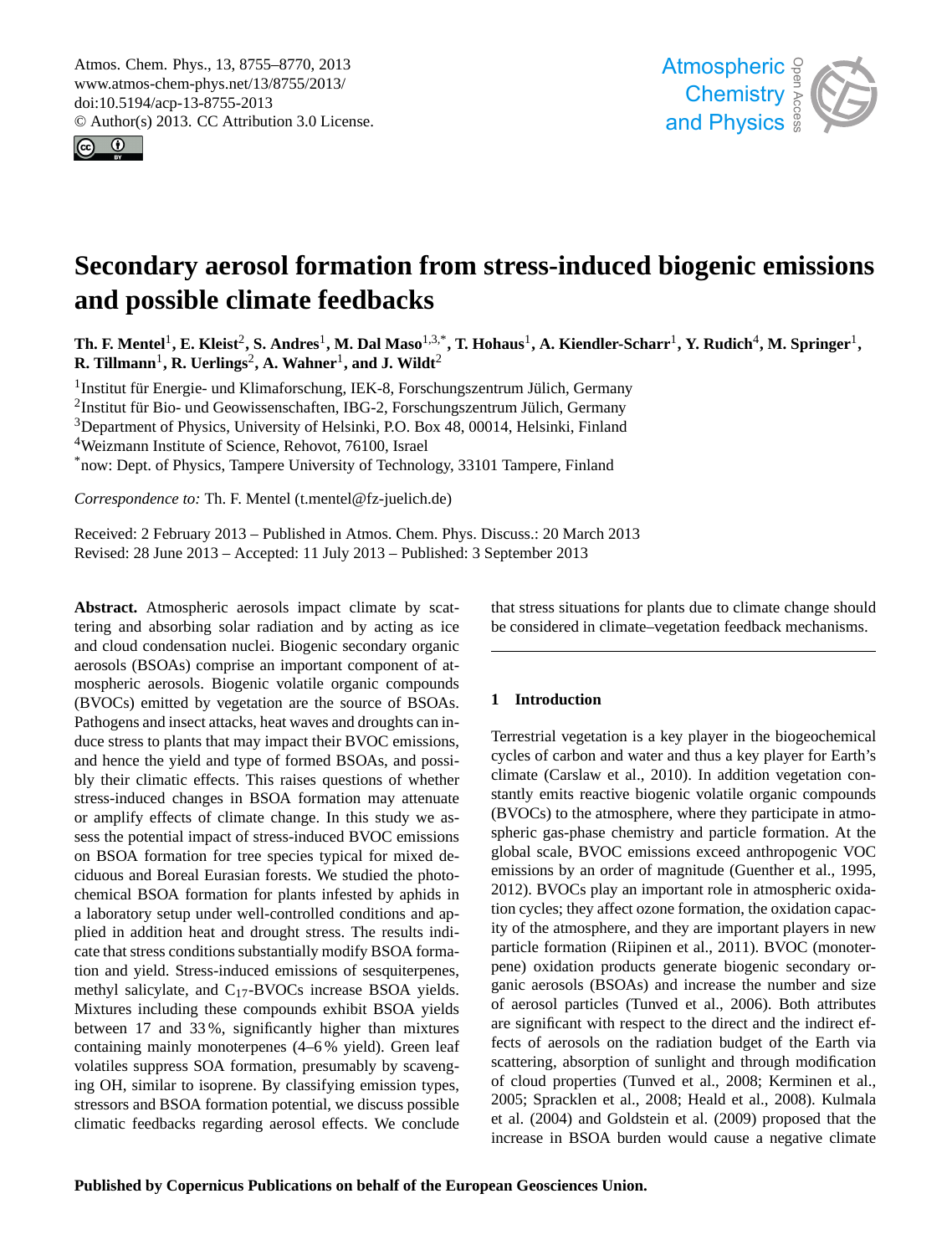feedback through scattering of incoming solar radiation between the terrestrial ecosystem and the atmosphere, attenuating the temperature increase expected due to climate warming.

Climatic changes will alter the environmental conditions for vegetation (Sitch et al., 2007). Vegetation models predict that under future global climatic changes, forests in temperate and Boreal regions will flourish and spread, suggesting that this expansion will increase the annual global production of BVOCs and BSOAs (Lathiere et al., 2005; Tsigaridis ` and Kanakidou, 2007). Climate models also predict frequent heat waves as well as changes in precipitation (Trenberth et al., 2007). It is noted that predictions of future BVOC emissions assume equilibrium between vegetation and climate (Lathiere et al., 2005). However, noticeable climate change ` will appear already within the next decades, whereas vegetation propagates by only several tens of kilometers in 100 yr (Chen et al., 2011). Thus the timescale of substantial climatic changes may be short compared to typical adaptation times of vegetation.

We thus hypothesize that vegetation in many regions will be forced out of the optimal living conditions as the plants will be exposed to more heat waves, dryness, pollution, insect outbreaks or various diseases due to climate change (Arneth et al., 2010). It is projected that such deviations will disturb the functioning of plants, denominated as stress to the plants. Our recent experiments suggest that it may not be sufficient to consider only isoprene and monoterpenes (MT) and BSOAs originating from those compounds in future (and current) climate scenarios. In addition stress-induced BVOC emissions as well as climate-change-induced impacts on BVOC emissions (Kleist et al., 2012) should be considered.

Phenomenological algorithms of BVOC emissions consider temperature and light intensity as the driving factors for the emission strengths of monoterpenes and isoprene (e.g. Guenther et al., 1993; Schuh et al., 1997; Kesselmeier and Staudt, 1999), but omit BVOC emissions in response to other stresses on plants (Heiden et al., 1999, 2003; Arneth and Niinemets, 2010; Peñuelas and Staudt, 2010; Loreto and Schnitzler, 2010). The latter emissions are termed stressinduced emissions (SIEs). SIEs are of transient character as they only appear during or after stress impacts. They consist of different BVOC classes including BVOCs synthesized within the phenylpropanoid pathway (e.g. Colquhoun et al., 2010, here denoted by "phenolic BVOCs"), BVOCs synthesized within the octadecanoid pathway (here denoted by "green leaf volatiles", GLV, e.g. Croft et al., 1993), and sesquiterpenes (SQT). Such BVOCs are emitted as a plant response to pathogen or herbivore attacks (e.g. Hopke et al., 1994; Boland et al., 1995). Upon atmospheric oxidation, SIEs may contribute significantly to BSOA formation similar to the constitutive emissions (Joutsensaari et al., 2005). Enhanced BSOA number formation during winter–spring transition stress has also been observed in the field (Dal Maso et al., 2009).

Recently, we studied the effect of heat stress on constitutive emissions and SIEs in terms of de novo emissions and emissions from storage pools (Kleist et al., 2012). Here we survey which SIEs contribute to BSOA formation and to what extent they contribute to BSOA formation when included in a natural BVOC mix. To assess BSOA formation from SIEs we performed experiments with real plants in the Jülich Plant Atmosphere Chamber (JPAC). The plants were exposed to biotic stressors (aphid attack) and, in addition, to heat and drought stress in order to characterize the impact of abiotic stressors on BSOA formation.

#### **2 Experimental section**

Experiments were conducted in the JPAC facility. A detailed description of the chamber setup and its performance is given in Mentel et al. (2009). In short, the facility consists of three borosilicate glass chambers  $(0.164 \,\mathrm{m}^3, 1.150 \,\mathrm{m}^3, \text{ and}$  $1.450 \text{ m}^3$ ) with Teflon floors. Each chamber is mounted in separate climate-controlled housing (adjustable between 10 and  $50^{\circ}$ C). Either one of the two smaller chambers was used as the plant chamber. The large chamber was used as the reaction chamber for studying BSOA formation. Discharge lamps (HQI 400 W/D; Osram, Munich, Germany) simulated the solar light spectrum. At full illumination the photosynthetic photon flux density (PPFD) was  $480 \mu$ mol m<sup>-2</sup> s<sup>-1</sup> in the 1.150 m<sup>3</sup> chamber and 800 µmol m<sup>-2</sup> s<sup>-1</sup> in the 0.164 m<sup>3</sup> chamber.

Clean air was pumped through the plant chamber to take up BVOCs emitted by the plants. A fraction of the air leaving the plant chamber ( $\approx 16$ L min<sup>-1</sup>) was fed into the reaction chamber. The reaction chamber had a separate inflow of  $\approx 16$  L min<sup>-1</sup> to add ozone and humidified air. The residence time in the reaction chamber was about 45 min.

The conditions in the reaction chamber were held constant for all experiments ( $T = 17 \pm 0.5$  °C, RH = 63  $\pm$  2 %,  $[O_3] = 85-90$  ppb without UV light,  $[NO_x] < 300$  ppt). OH radicals were generated by ozone photolysis (internal UV lamp, Philips, TUV 40W,  $\lambda_{\text{max}} = 254 \text{ nm}$ ,  $J(O^1D) \approx 2.9 \times$  $10^{-3}$  s<sup>-1</sup>) and subsequent reaction of O<sup>1</sup>D with water. OH radicals were generated when the BVOC concentrations in the reaction chamber had reached a steady state. OH radical concentrations ranged from  $10^7$  to  $10^8$  cm<sup>-3</sup>. The presence of OH radicals induced new particle formation. Particle concentration (particle diameter  $d_p > 7$  nm) and size distribution (15 nm  $d_p$  < 700 nm) were measured by a condensation particle counter (CPC TSI3022A) and a scanning mobility particle sizer (SMPS TSI3071+TSI3025A), respectively.

BVOC concentrations were measured at the outlet air of the plant chamber and the reaction chamber using GC-MS (Heiden et al., 1999). OH concentrations were determined by the decrease of deuterated cyclohexane  $(C_6D_{12})$  added to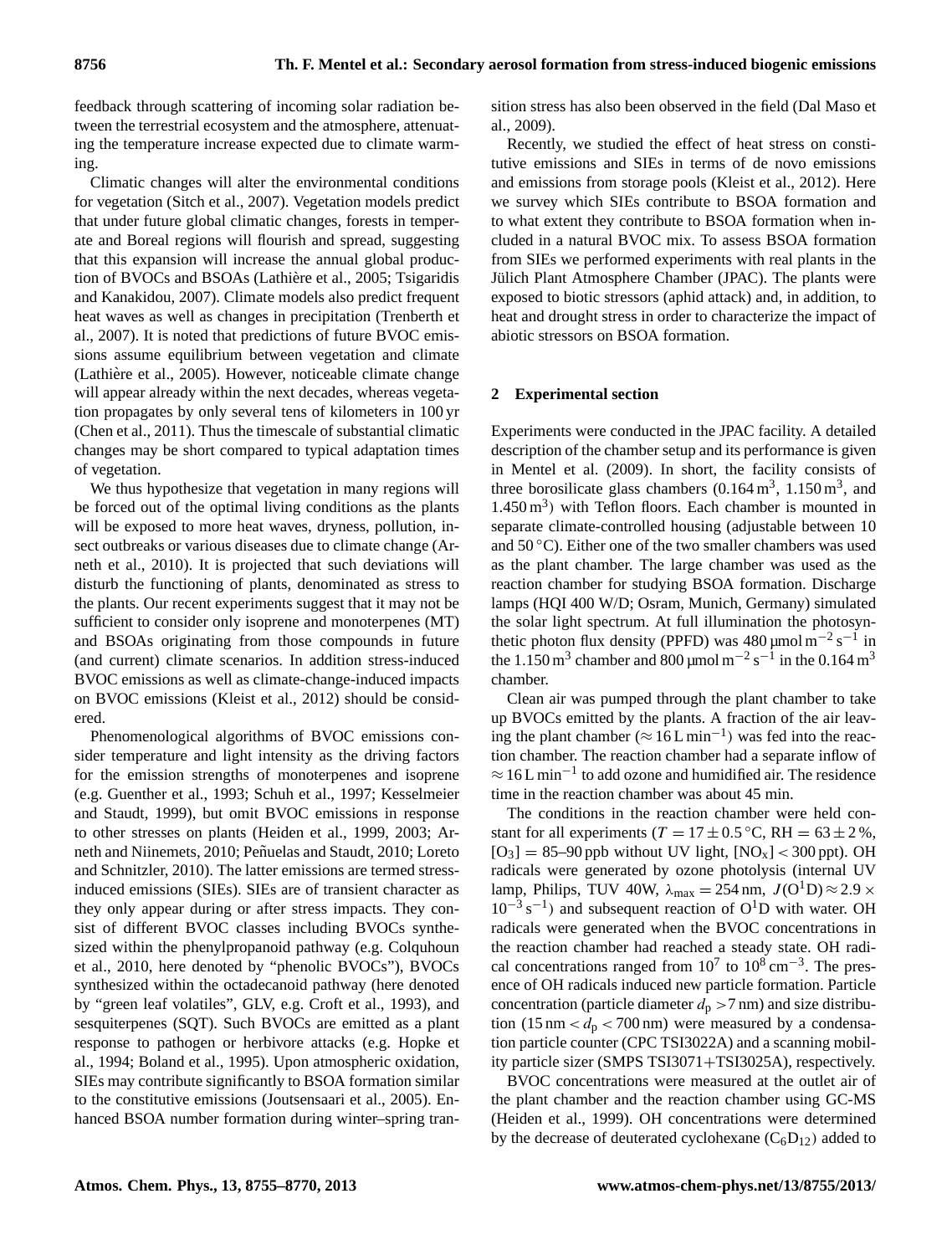| N <sub>0</sub> | Purpose of experiment                                                                                               | Plants used                                            | <b>Remarks</b>                                   |
|----------------|---------------------------------------------------------------------------------------------------------------------|--------------------------------------------------------|--------------------------------------------------|
| 1              | Impact of biotic SIEs on BSOA<br>formation                                                                          | Silver birch, Scots pine,<br>Norway spruce             | High degree of aphid<br>infestation of spruce    |
| 1c             | Contribution of MeSa to BSOA<br>formation                                                                           | Control experiment with<br>BVOCs from diffusion source | MeSa addition to $\alpha$ -pinene                |
| $\mathfrak{D}$ | Impact of heat stress on BSOA<br>formation from biotic SIEs                                                         | Norway spruce                                          | High degree of aphid<br>infestation              |
| 3              | Impact of drought stress on<br>BSOA formation (interaction of<br>GLV emissions and emissions<br>of $C_{17}$ -BVOCs) | Silver birch, European beech,<br>Norway spruce         | Spruce infested by<br>Cinara pilicornis          |
| 3c             | Impact of green leaf volatiles<br>on BSOA formation                                                                 | Control experiment with<br>BVOCs from diffusion source | $(Z)$ -3-hexenol addition to<br>$\alpha$ -pinene |

**Table 1.** Overview over experiments with trees and control experiments.

the reaction chamber (Kiendler-Scharr et al., 2009). Calibration of the GC-MS was conducted as described in Heiden et al. (2003). To calibrate the  $C_{17}$ -BVOCs emitted from insectinfested spruce we used 8-heptadecene (Fluka, GC purity) as a surrogate for emitted  $C_{17}$ -compounds.

After changing the conditions in the plant chamber we allocated 8 h for establishing new steady state conditions in the reaction chamber before the next experiment. Particle formation was studied once a day with time intervals longer than 12 h with UV off between two particle events. In these periods the reaction chamber was flushed and conditioned by the plant chamber flow and the conditioning flow, each consisting of  $16$  L min<sup>-1</sup> of particle free air. Since the residence time in the reaction chamber is about 45 min, we thus allowed more than 10 e-folding times to re-condition the chamber and to remove the reaction mix from the previous experiment including particles.

The BSOA yields were determined as established in detail in Mentel et al. (2009). By changing the conditions in the plant chamber the concentration of BVOCs in the reaction chamber was varied. The formation of BSOA mass was determined as a function of the BVOC mass that reacted with OH and  $O_3$ . We observed linear relations between BSOA formation and BVOC consumption in the applied concentration range (see later Figs. 2, 3, 5, and 7). Under these conditions the slope obtained by regression analysis is defined as the incremental mass yield.

The incremental mass yield quantifies the efficiency to convert BVOC mass by gas-phase oxidation into particulate matter (BSOA). The incremental mass *yield* is independent of the amount of consumed BVOCs for the conditions here, but the actual obtained BSOA *mass* is of course proportional to the amount of BVOCs which is available and is consumed. However, the incremental mass yield may depend on the emission pattern because different BVOCs can exhibit different incremental yields.

We performed five experiments – three with plants and two control experiments. These experiments are summarized in Table 1. For Experiments #1, #2, and #3 with plants we used three- to four-year-old seedlings of spruce (*Picea abies* L.), pine (*Pinus sylvestris* L.), beech (*Fagus sylvatica* L.), and birch (*Betula pendula* L.). The plants were stored near a natural forest before the measurements to obtain realistic conditions with all the impacts that plants experience in their natural environment. The plants suffered from typical diseases as insect or pathogen attacks and featured SIEs when they were introduced into the plant chamber. Up to four plants were introduced together into the plant chamber (see Table 1).

In Experiment #1 we used seedlings of one Silver birch (*Betula pendula* L.), one Scots pine (*Pinus sylvestris* L.), and one Norway spruce (*Picea abies* L.) together as the BVOC source. The spruce showed a high degree of aphid infestation. No infestation was visible for the other trees, but they also may have been infested. The plants were introduced into the  $1.150 \text{ m}^3$  plant chamber, acclimated for one day and investigated over 18 days. A diurnal cycle of light was applied: 13 h illumination, 9 h darkness and simulations of twilight for 1 h in the morning and evening, respectively. The light intensity (PPFD) was normally set to  $480 \mu$ mol m<sup>-2</sup> s<sup>-1</sup> during the periods of illumination. To vary the emission strength, the plant chamber temperature was set to either 15 or  $20^{\circ}$ C at different days. PPFD was varied from day to day in steps of 120 µmol m<sup>-2</sup> s<sup>-1</sup> at  $T = 15$  °C on several occasions.

In Experiment #2 we investigated an individual Norway spruce severely infested by aphids. This plant was investigated for 11 days in total. During the first five days, moderate temperatures were applied to the plant (days  $-5$  to  $-1$ ,  $T = 15$  or 20 °C, Table 2). Higher temperatures of 35 °C and  $30^{\circ}$ C were applied on day 0 and day 1, respectively. During the remaining 4 days, moderate temperatures of  $20^{\circ}$ C were applied (days 2 to 5). During the entire measurement period the diurnal light cycle was the same with  $PPFD =$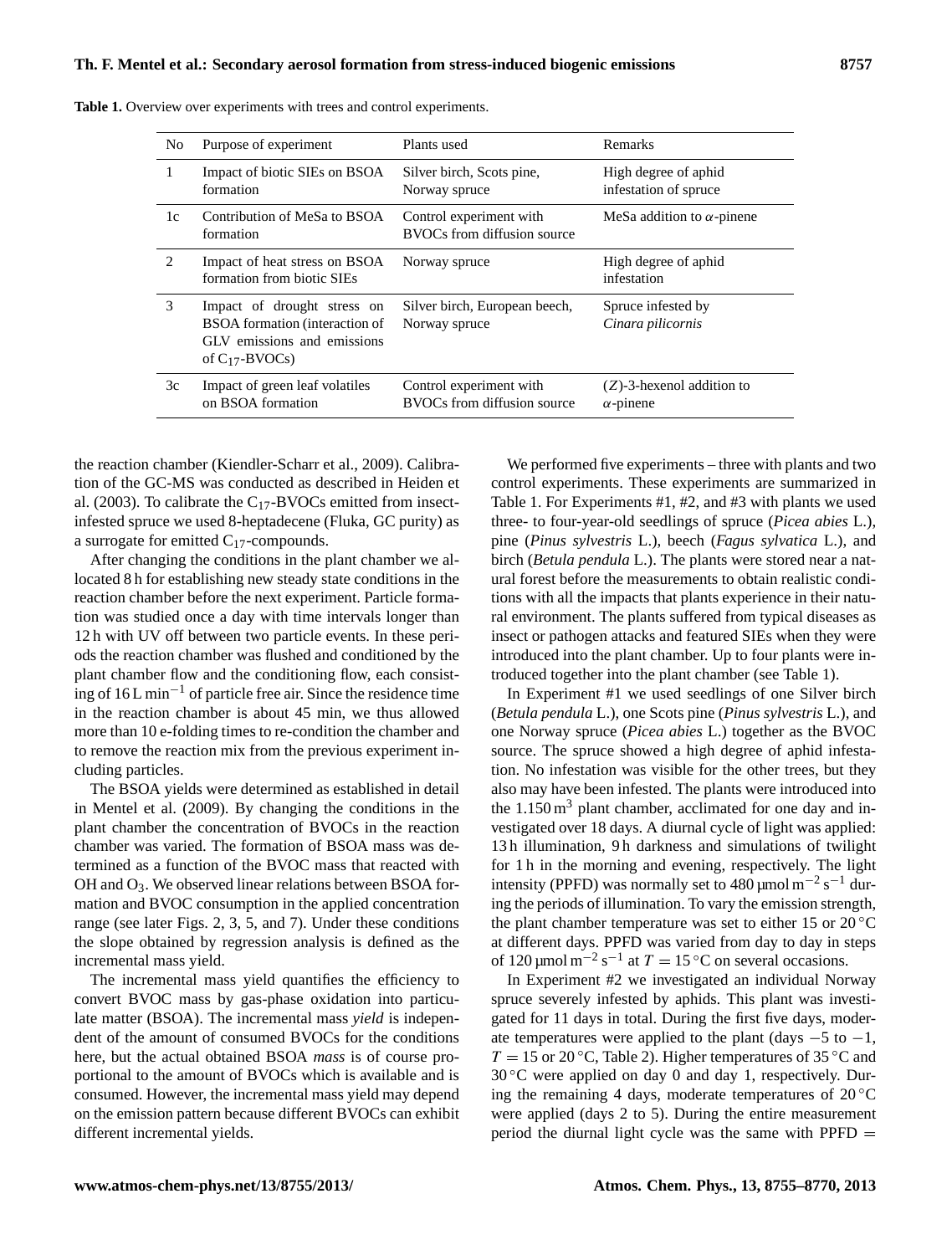Table 2. Plant chamber temperatures and MT/SQT concentration ratios ([µg m<sup>-3</sup>]/[µgm<sup>-3</sup>]) during Experiment #2 with Norway spruce. Days relative to the day of heat stress application at day 0. Note that the needle temperature was about 4 ℃ higher than the listed plant chamber temperature during periods of illumination (compare Kleist et al., 2012).

| Day $-5$ $-4$ $-3$ $-2$ $-1$ 0 1 2 3 4 5                                                                 |  |  |  |  |  |  |
|----------------------------------------------------------------------------------------------------------|--|--|--|--|--|--|
| $T[^{\circ}C]$ 20 15 15 20 25 35 30 20 20 20 20<br>MT/SOT 0.4 0.27 0.32 0.49 1.7 19 15 > 100 66 81 > 100 |  |  |  |  |  |  |

480/0 μmol m<sup>-2</sup> s<sup>-1</sup> during periods of illumination/darkness. Table 2 lists the temperatures together with the measured MT / SQT ratios ([µg m<sup>-3</sup>]/[µg m<sup>-3</sup>]).

In Experiment #3 we used a set of four trees typical for the central European mixed forest (one spruce, one birch and two beech seedlings). The spruce was infested by the aphid *Cinara pilicornis* and emitted long-chained C17-alkenes. The birch did not show visible symptoms of injury, but both beech seedlings showed symptoms of drought stress visible by leaf curling. We did not irrigate the soil for 5 days in order to apply drought stress in addition to the infestation. The diurnal light cycle was PPFD =  $480/0$  µmol m<sup>-2</sup> s<sup>-1</sup> during periods of illumination/darkness. Plant chamber temperature was held constant at  $20^{\circ}$ C except for the last day, when it was increased to 25 ◦C.

For the control Experiments #1c and #3c the substances were evaporated from diffusion sources, diluted by synthetic air and continuously flushed into the reaction chamber. As for plant emissions BSOA formation was induced by ozone photolysis in the presence of water and subsequent OH formation. UV light was switched on and particle formation was induced when steady state concentrations were reached after three hours. Conditions in the reaction chamber were kept identical to those of the experiments with the plants.

In control Experiment #1c we determined the impact of methyl salicylate (MeSa) on BSOA formation. We added MeSa, deuterated cyclohexane-d12 and  $\alpha$ -pinene to the reaction chamber. Concentrations of α-pinene and cyclohexaned12 were held constant, and the steady state concentration of  $\alpha$ -pinene would have been  $27 \pm 3 \,\mu g \, \text{m}^{-3}$  (4.8  $\pm$  0.6 ppb) if ozone reactions had been absent; cyclohexane-d12 concentrations were  $1.5 \,\mathrm{\mu g\,m}^{-3}$  ( $\sim 0.4 \,\mathrm{ppb}$ ). MeSa concentrations were varied between 0 and  $55 \mu g m^{-3}$  (0 to 8.8 ppb). BSOA formation was induced by oxidation of the reaction mix by OH radicals ([OH]  $\sim$  6 × 10<sup>7</sup> cm<sup>-3</sup> (see Fig. 3), [O<sub>3</sub>] 40– 50 ppb with UV light switched on and  $[O_3] = 85-90$  ppb with UV light switched off, reaction chamber temperature  $17 \pm 0.5$  °C, RH =  $63 \pm 2$  %). OH concentrations were determined from the difference of cyclohexane-d12 concentrations at chamber outlet with and without the UV light. Less than 60 % of the added MeSa reacted with OH radicals due to the low reactivity of MeSa.

In control Experiment #3c we investigated the drastic effect of GLV observed in Experiment #3 induced by drought stress. Again we added  $\alpha$ -pinene (43 ± 4 µg m<sup>-3</sup>)

and cyclohexane-d12 to trace OH concentrations to the reaction chamber. As a typical GLV we added  $(Z)$ -3-hexenol to the chamber in varying concentrations at otherwise unchanged conditions. Experiments were conducted from day to day with  $(Z)$ -3-hexenol concentrations varying from 0 to 48 μg m<sup>-3</sup>. BSOA formation was induced by oxidation of αpinene by OH ([OH]  $\sim$  6 × 10<sup>7</sup> –1.6 × 10<sup>7</sup> cm<sup>-3</sup>, [O<sub>3</sub>] = 85– 90 ppb in the absence and 40–50 ppb in the presence of UV light, respectively,  $T = 17 \pm 0.5^{\circ}$ C, RH = 63 ± 2%).

For the determination of incremental mass yields one needs to know the amount of chemically consumed BVOCs. This quantity was directly obtained by comparing the concentrations of the reactants entering and leaving the reaction chamber. Generally, more than 98 % of the MT and SQT entering the reaction chamber were oxidized at the typical OH and  $O_3$  concentrations in the reaction chamber. In these cases the chemical consumption was set equal to the input amount. For MeSa, which reacted to less than 60 %, the chemical consumption was calculated from the difference of MeSa concentrations with and without UV light switched on.

Maximum BSOA mass was reached after 1–2 h, depending on the concentrations of BVOCs and oxidants. The observed maximal particle mass was corrected for the loss by outflow and plotted versus the BVOC consumption in the reaction chamber as described in Mentel et al. (2009). As the basis for BVOC consumption we used the mass (in  $\mu$ g m<sup>-3</sup>) summed up over all detected BVOCs, independent of their biosynthetic origin.

It has to be noted that uncertainties for the yields given here were determined from statistical errors only. Possible systematic errors such as erroneous calibration (GC-MS data:  $\pm 15$  % for MT and  $\pm 20$  % for SQT) were not included. All measurements were performed under low- $NO<sub>x</sub>$  conditions ( $NO<sub>x</sub> < 300$  ppt).

#### **3 Results**

# **3.1 Experiment #1: BSOA formation from sesquiterpenes and methyl salicylate**

Under the conditions of Experiment #1, the plants emitted mainly SQT and phenolic BVOCs, indicating that the main portion of the emissions was induced by biotic stress, most probably due to the insect infestation. Considering that there was no active control on the stress impacts imposed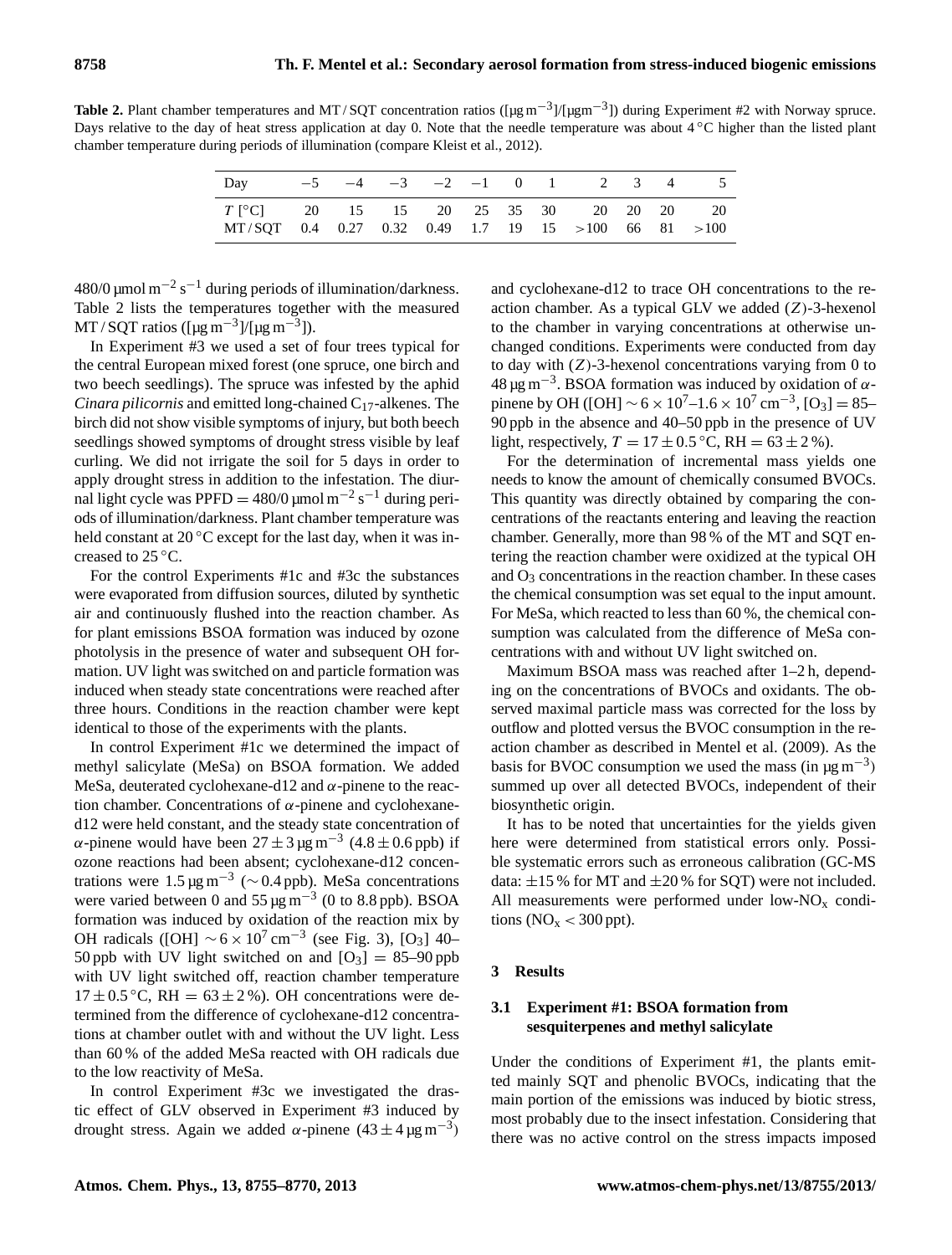

**Fig. 1.** BVOC concentrations at the inlet of the reaction chamber determined in Experiment #1. Concentrations were averaged for 4 h before particle formation was induced in the reaction chamber. GLV  $=$  green leaf volatiles, mainly C<sub>6</sub>-alcohols and –aldehydes with significant emissions only at day 5,  $MT =$  monoterpenes, phenolic  $=$ phenolic BVOCs originating downstream of the shikimate pathway,  $SQT =$  sesquiterpenes. **(A)** At constant PPFD = 480 µmol  $m^{-2} s^{-1}$ and constant plant chamber temperature  $= 15 \degree C$ , during a measurement period of five consecutive days. **(B)** At different PPFD and constant plant chamber temperature =  $15 \pm 0.5$  °C. Note that the pattern depicted for PPFD =  $480 \mu$ mol m<sup>-2</sup> s<sup>-1</sup> is not included in **(A)**.

by the insect infestation, both emission strengths as well as the emission patterns were fairly stable for constant temperature and constant PPFD (Fig. 1a). The ratios SQT / MT and phenolic/MT covered ranges of  $4.1-5.8$  (average = 4.8  $\pm$  0.8) and 3.2–5.6 (average = 3.8  $\pm$  1.0), respectively. Variation of temperature changed essentially only the emission strengths. SQT and phenolic BVOCs are de novo emissions and the emission strengths also depend on PPFD (Fig. 1b, Kleist et al., 2012). This observation is in agreement with the results of Gouinguene and Turlings (2002).



**Fig. 2.** Maximum BSOA mass produced through OH oxidation of BVOCs emitted from a birch, a pine and a spruce, the lattermost infested by aphids (Experiment #1). The linear regression line indicates an incremental yield of  $22 \pm 2\%$ . The error bars represent relative errors of  $\pm 5$ % for the SMPS-based BSOA mass and  $\pm 10$ % for the BVOC consumption according to GC calibration errors.

For  $120 \leq P$ PFD  $\leq 480 \mu$ mol m<sup>-2</sup> s<sup>-1</sup> SQT / MT and phenolic / MT varied from 9 to 21 and from 6 to 9, respectively.

In Experiment #1 with the infested spruce, SQT contributed up to 56 % to the total emissions and phenolic BVOCs up to 44 %. MT ( $\leq 10\%$ ) and GLV ( $\leq 1\%$ ) were only minor fractions of the mix of reactive BVOCs. The dominating SOT were  $\alpha$ -farnesene ( $\sim$  27 %) and  $\beta$ -farnesene (∼ 66 %). About 95 % of the phenolic BVOCs were methyl salicylate (MeSa). Other phenolic BVOCs that were emitted in minor amounts were compounds such as methyl benzoate ( $\sim$  1 %) and benzyl benzoate ( $\sim$  0.7 %). Table 3 lists the BVOCs found in the emission mix, their concentrations and their contribution to the total VOC emissions from this set of plants.

SOA formation was observed only in the presence of OH as for unstressed plants (Mentel et al., 2009). Ozonolysis alone did not lead to SOA formation. A  $22 \pm 2$  % incremental SOA mass yield was determined for this mixture from the slope of linear fit in Fig 2. This incremental yield is significantly higher than the 4–6 % value measured for a mixture consisting of MT only (Mentel et al., 2009; Lang-Yona et al., 2010), but is similar to that obtained for stressed transgenic poplar plants (Kiendler-Scharr et al., 2012) that exhibited a similar emission pattern as the plants used here. The positive  $x$ -intercept in Fig. 2 and in similar plots in the following indicates the nucleation threshold in JPAC (Mentel et al., 2009) and is not further considered here.

It was impossible to identify the contribution of the different BVOCs on BSOA formation because the plants coemitted SQT and MeSa. Therefore we determined independently the SOA yield for MeSa in control Experiment #1c using  $\alpha$ -pinene and MeSa from artificial sources. The  $\alpha$ -pinene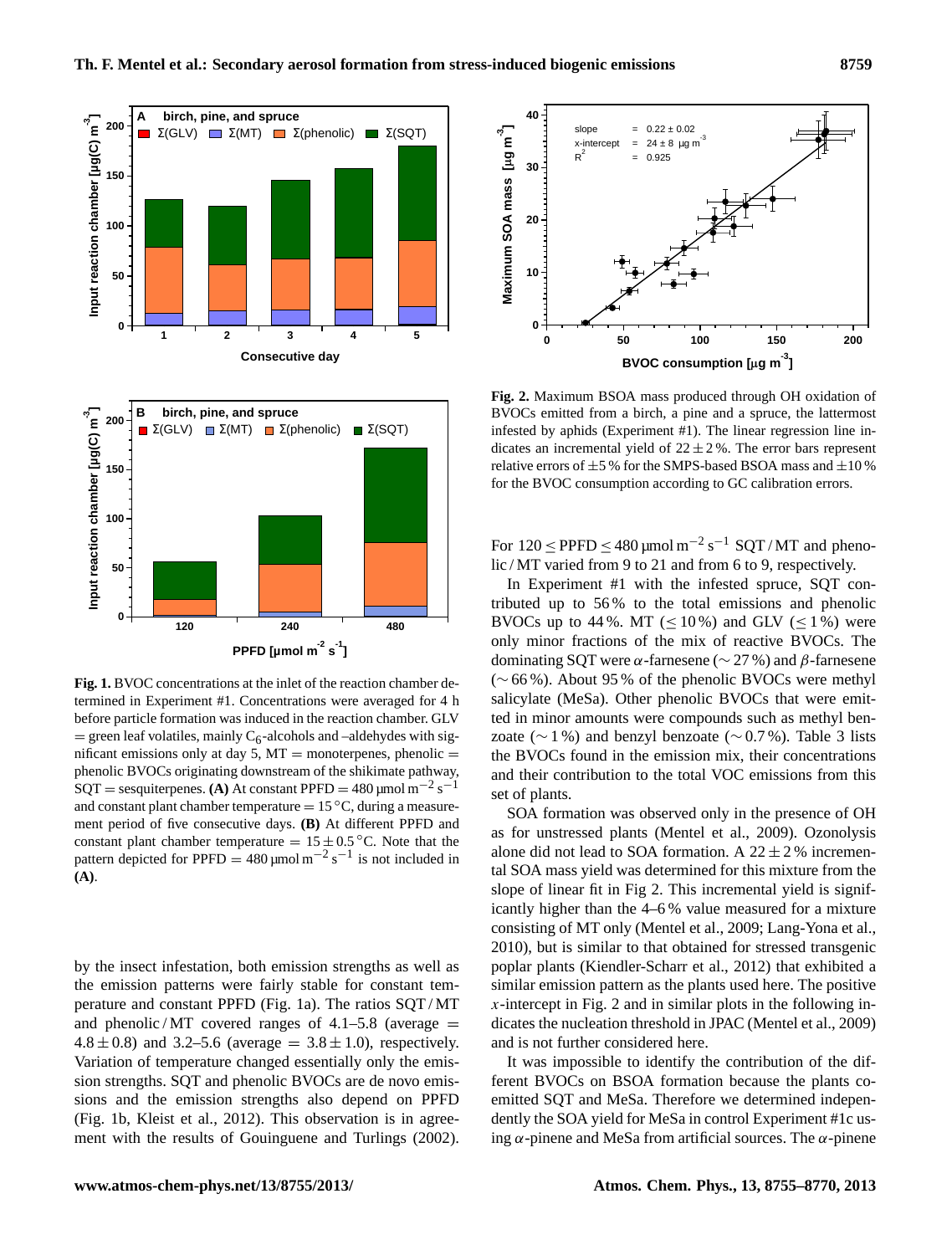Table 3. Major BVOCs emitted from the set of plants used in Experiment #1 (data is for day 5 in Fig. 1). BVOCs with concentrations above 0.1 µg m<sup>-3</sup> are listed explicitly. Concentrations listed for the sum of BVOC classes (bold) include also BVOCs with concentrations below  $0.1 \,\mathrm{\mu g\,m^{-3}}$ .

| <b>BVOC</b>                                      | Class          | Conc. [ $\mu$ g m <sup>-3</sup> ] | Contribution [%] |
|--------------------------------------------------|----------------|-----------------------------------|------------------|
| <b>Isoprene</b>                                  | C <sub>5</sub> | 0.71                              | 0.4              |
| $(Z)$ -3-hexenol                                 | <b>GLV</b>     | 0.16                              | 0.09             |
| $(Z)$ -3-hexenylacetate                          | <b>GLV</b>     | 1.5                               | 0.8              |
| Sum green leaf volatiles                         | <b>GLV</b>     | 2.01                              | 1.1              |
| $\alpha$ -pinene                                 | MT             | 1.05                              | 0.57             |
| Camphene                                         | MT             | 0.21                              | 0.11             |
| Sabinene                                         | MT             | 0.14                              | 0.08             |
| Myrcene                                          | MT             | 0.77                              | 0.42             |
| $\beta$ -pinene                                  | MT             | 0.16                              | 0.09             |
| $\Delta^3$ carene                                | MT             | 0.68                              | 0.37             |
| Limonene                                         | MT             | 0.53                              | 0.29             |
| $\beta$ -phellandrene + cis-ocimene <sup>a</sup> | MT             | 0.28                              | 0.15             |
| $(E)$ - $\beta$ -ocimene                         | MT             | 4.57                              | 2.5              |
| Terpinolene                                      | MT             | 3.22                              | 1.7              |
| Alloocimene                                      | MT             | 2.15                              | 1.2              |
| 1,8-cineole                                      | MT             | 0.77                              | 0.4              |
| DMNT <sup>b</sup>                                | MT $^\circ$    | 2.07                              | 1.1              |
| <b>Sum monoterpenes</b>                          | <b>MT</b>      | 17.9                              | 9.7              |
| $(E)$ - $\beta$ -caryophyllene <sup>c</sup>      | SQT            | 0.11                              | 0.06             |
| $(E)$ - $\alpha$ -bergamotene                    | SQT            | 0.13                              | 0.07             |
| $(E)$ - $\beta$ -farnesene                       | SQT            | 65.5                              | 35.5             |
| $\alpha$ – curcumene <sup>c</sup>                | SQT            | 0.14                              | 0.08             |
| $(E)$ -farnesene <sup>c</sup>                    | SQT            | 0.26                              | 0.14             |
| $\beta$ -bisabolene                              | SQT            | 0.18                              | 0.1              |
| $(E, E)$ - $\alpha$ -farnesene                   | SQT            | 30.1                              | 16.3             |
| $\Delta$ -cadinene                               | SQT            | 0.17                              | 0.09             |
| $(Z)$ - $\alpha$ -bisabolene                     | SQT            | 4.37                              | 2.4              |
| <b>Sum sesquiterpenes</b>                        | <b>SQT</b>     | 104                               | 56.3             |
| MeSa                                             | Phen.          | 48                                | 26               |
| Benzoic acid methyl ester                        | Phen.          | 1.9                               | 1.0              |
| Benzyl benzoate                                  | Phen.          | 0.5                               | 0.27             |
| <b>Sum phenolic BVOCs</b>                        | Phen.          | 59.9                              | 32.4             |
| Other BVOCs <sup>d</sup>                         |                | 0.22                              | 0.1              |

<sup>a</sup> Treated together because of a strong overlap in chromatographic peaks.

 $b$  DMNT = (Z)-4,8-dimethyl-1,3,7-nonatriene = homoterpene (C<sub>11</sub>) but for simplification added to

monoterpenes.

 $c$  Only tentative identification with match quality below 95 % or overlap with other chromatographic peaks.

<sup>d</sup> Includes compounds with so far unknown biosynthesis as nonanal, decanal, etc.

was used as a representative for constitutive SOA precursors to induce SOA formation. Its concentration was held constant at 27  $\mu$ g m<sup>-3</sup> (4.5 ppb), while MeSa concentrations were varied between 0 and  $55 \mu g m^{-3}$  (0 to 8.8 ppb). The incremental mass yield of the  $\alpha$ -pinene/MeSa mixture was determined to  $20 \pm 3$ % (slope in Fig. 3). Since only MeSa concentrations were varied, the incremental yield is due to MeSa. The OH concentrations were not affected much by the increasing MeSa concentrations due to the low reactivity of MeSa (Fig. 3). The incremental yield for MeSa has the same magnitude as that obtained with the mix of MeSa and SQT emitted from the set of plants in Experiment #1, suggesting that both MeSa and SQT have similar BSOA yields of about 20 %.

## **3.2 Experiment #2: impacts of heat stress on BSOA formation**

Figure 4 shows the concentrations of different BVOC classes at the inlet of the reaction chamber during Experiment #2 with the infested spruce over 11 days. The emission strengths of SQT and MT decreased over the first 4 days (days −5 to −2 in Table 2 and Fig. 4) and also the emission pattern was not strictly constant. During the first 4 days, SQT emissions were higher than MT emissions. Only on day  $-1$ , when the temperature of the plant chamber increased to  $25^{\circ}$ C, were the MT emissions somewhat higher than SQT emissions.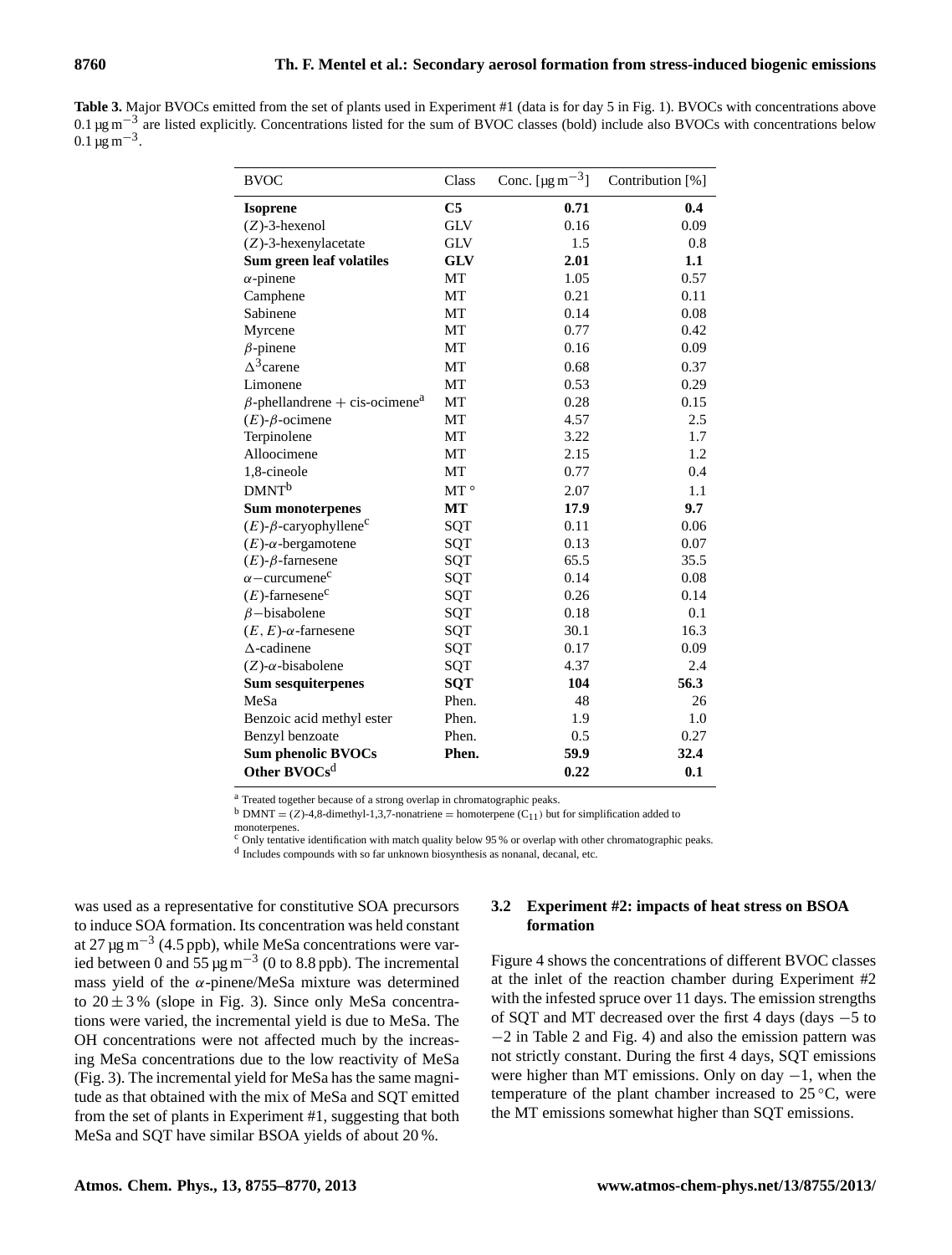

**Fig. 3.** Maximum BSOA mass (orange circles, left scale) and OH concentrations (blue squares, right scale) upon addition of up to  $55 \,\mathrm{\mu g\,m}^{-3}$  of MeSa to the reaction chamber in Experiment #1c. The  $\alpha$ -pinene concentration was held constant at  $27 \pm 3 \,\mu\text{g m}^{-3}$ . The line shows the result of linear regression analysis giving the yield of  $20 \pm 3$  % ( $R^2 = 0.83$ ).

When the spruce was exposed to heat stress of  $T = 35 \degree C$ for 9 h on day 0 and  $T = 30$  °C for 10 h on day 1, we observed a strong increase of MT emissions due to a damage of the resin ducts where MT are stored. SQT emissions changed significantly less during the heat stress (compare Kleist et al., 2012).

Following the heat stress, the plant was held at  $20^{\circ}$ C for another 4 days (day 2–day 5), during which SQT emissions decreased each day until they reached the instrumental detection limit on day 3. The heat stress had caused a decline of SQT. The MT emissions also decreased from day 2 to day 5, possible due to plant internal repair of pool damage.

BSOA formation was measured during the whole period of 11 days. For the days −5 to day −2 with MT / SQT ratios of 0.27–0.49 the incremental yield for this BVOC mix containing significant portions of SQT was  $17 \pm 1$ %. With the onset of the heat stress on day 0 the MT emissions increased more than 20 fold, while the SQT emissions decreased. As can be seen in Fig. 5 (large red triangle), the increased total emissions at day 0 led to more BSOA mass during the heat stress than during the days before. This is only a single observation; however, the data point for day 0 is significantly off the line of the SQT-dominated yield curve. Moreover, the monoterpene-dominated mix at day 0–day 2 (Table 2, red triangles in Fig. 5) gave  $8.8 \pm 0.2$ %,  $R^2 = 0.96$  for the incremental yield. This is lower than that before the heat stress and closer to the expected MT-SOA yields of 4–6 % (Mentel et al., 2009; Lang-Yona et al., 2010).

During the period day 2 to day 5 after applying the heat stress, the plant was held at moderate  $T = 20\degree C$  and the MT emissions dropped back to lower amounts, but SQT emissions did not recover. The total BVOC emissions were lower than before the heat stress, and from day 3 on the MT emis-



**Fig. 4.** BVOC concentrations of Experiment #2 at the inlet of the reaction chamber as determined for the insect-infested spruce before, during and after heat stress application (35  $\rm{°C}$  on day 0 and  $30\degree$ C on day 1). Data are the mean of 4 h before particle formation was induced in the reaction chamber.  $SOT =$  sesquiterpenes,  $MT =$ monoterpenes,  $Rest = phenolic BVOCs$ , GLV, and isoprene.



**Fig. 5.** Maximum BSOA mass produced by OH oxidation of BVOCs emitted from spruce in Experiment #2. Circles represent the data points obtained at MT / SQT ratios of 0.27–0.49 [µg m−<sup>3</sup> /µg m−<sup>3</sup> ] before application of the heat stress (compare Table 2). The solid line shows the result of linear regression analysis giving the yield  $17 \pm 1$ % (x-intercept =  $16 \pm 1$  µg m<sup>-3</sup>,  $R^2$  = 0.999). The large red triangle shows the data point obtained during heat stress application at day 0 with a MT / SQT ratio of 19 [μg m<sup>-3</sup>/μg m<sup>-3</sup>]. The dotted line (slope 0.088 ± 0.002,  $R^2$  = 0.96) is calculated using the data of day 0 to day 2 with MT / SQT > 15 (compare Table 2). Dashed extrapolation is given for better comparison of the incremental mass yields for both cases.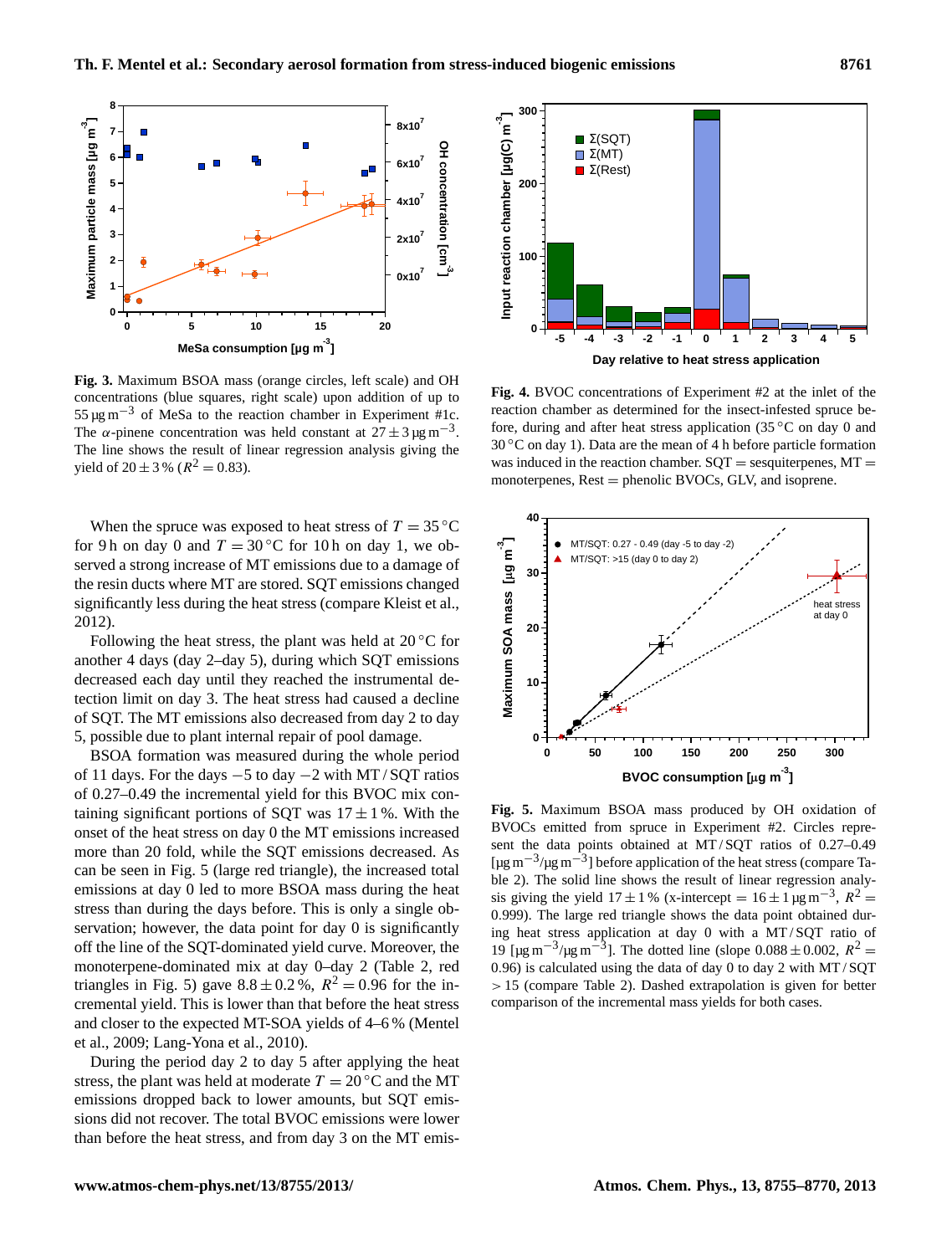sions were so low that formation of particles with  $d_p > 7$  nm was not observed at all.

# **3.3 Experiment #3: interaction of C17-BVOC emissions and GLV emissions during drought stress**

In experiment #3 with birch, beech, and a spruce infested by *Cinara pilicornis*, C<sub>17</sub>-BVOCs dominated the BVOC mix exiting the plant chamber contributing to about 60 % to the emission of carbon (MT  $\sim$  30%, SQT  $\sim$  5% GLV  $\sim$  2%). The most abundant  $C_{17}$ -compounds were 8-heptadecene, 6,9-heptadecadiene, and 3,6,9-heptadecatriene. On day 0, when the leaves of the beeches showed strong curling due to the continuing drought, a strong emission pulse of GLV appeared. As shown in Fig. 6, on day 0 the GLV contributed nearly 40 % to the emitted carbon, whereas the contribution of MT dropped from 25 to 4 % (11 to 3 ppbC). After the strong GLV pulse, the MT remained at a low level ( $\sim$  4%). The contribution of GLV was about 10 % for the next days and decreased to roughly 3 % about a week after the strong pulse. Both the contribution of the  $C_{17}$ -BVOCs to the emission pattern as well as the absolute emissions of these compounds increased during the period day 1 to day 8 (Fig. 6).

Figure 7 shows the data obtained for maximum BSOA mass during that experiment. With the exception of the strong GLV pulse, we observed a good linear relationship between maximum BSOA volume and BVOC concentrations with an incremental yield of  $33 \pm 6$ % (black circles in Fig. 7). This yield is even higher than that obtained for the mixtures consisting mainly of SQT ( $17 \pm 1$  %), MeSa ( $20 \pm 3$  %) and SQT & MeSA ( $22 \pm 2\%$ ). In contrast, the data point obtained at the high GLV contribution to the mixture (green square in Fig. 7, day 0 in Fig. 6) showed a significant deviation from the linear relationship obtained for BVOCs dominated by  $C_{17}$ -BVOC emissions. The mix containing the GLV had obviously a much lower potential for BSOA formation than the mix without GLV.

The less efficient particle formation during the GLV emission pulse suggests a counteracting effect of GLV on BSOA yield. Therefore we investigated the impact of GLV emissions on BSOA formation in reference Experiment #3c with  $\alpha$ -pinene as constitutive BSOA precursor and (Z)-3-hexenol as surrogate for a GLV. The  $\alpha$ -pinene concentration was held constant at  $43 \pm 4$  µg m<sup>-3</sup>, while (Z)-3-hexenol was added to the chamber in concentrations varying from 0 to  $48 \,\mathrm{\mu g\,m}^{-3}$ . The amount of BSOA formed from the mixtures of  $\alpha$ -pinene and  $(Z)$ -3-hexenol as well as the OH concentrations in the reaction chamber decreased with increasing (Z)-3-hexenol addition (Fig. 8). It is clearly seen that with increasing  $(Z)$ -3-hexenol addition and consumption the formation of BSOA mass and the OH radical concentrations are suppressed (note the logarithmic scale for OH in Fig. 8). The suppressing impact of  $(Z)$ -3-hexenol on particle formation may possibly be similar to that of isoprene (Kiendler-Scharr et al., 2009). The data obtained with  $(Z)$ -3-hexenol confirmed that the devia-



**Fig. 6.** BVOC pattern in Experiment #3 measured before, during and after a GLV emission pulse. Day 4 is missing because of an instrument failure.



**Fig. 7.** Maximum BSOA mass versus consumption of C17-BVOCdominated emissions in Experiment #3. Black circles: data obtained at low contribution of GLV. Green square data point obtained on day 0 at high GLV emissions (see Fig. 6).

tion of the data point at high GLV in Experiment #3 (green square in Fig. 7) was due to the suppressing effect of GLV.

In all three experiments with plants, the BVOCs were introduced into the reaction chamber together with up to 90 ppb ozone (see the Experimental section). Particle formation  $(d_p>7 \text{ nm})$  from ozonolysis alone was negligible when BVOC concentrations were below 50 µg m<sup>-3</sup> ( $\sim$  100 ppbC), even in the presence of up to 36 % SQT  $(17 \mu g m^{-3})$ . In these experiments BVOC concentrations were more than an order of magnitude higher than those typically observed in the planetary boundary layer. Our observation supports the role of OH for the particle formation process in the atmosphere.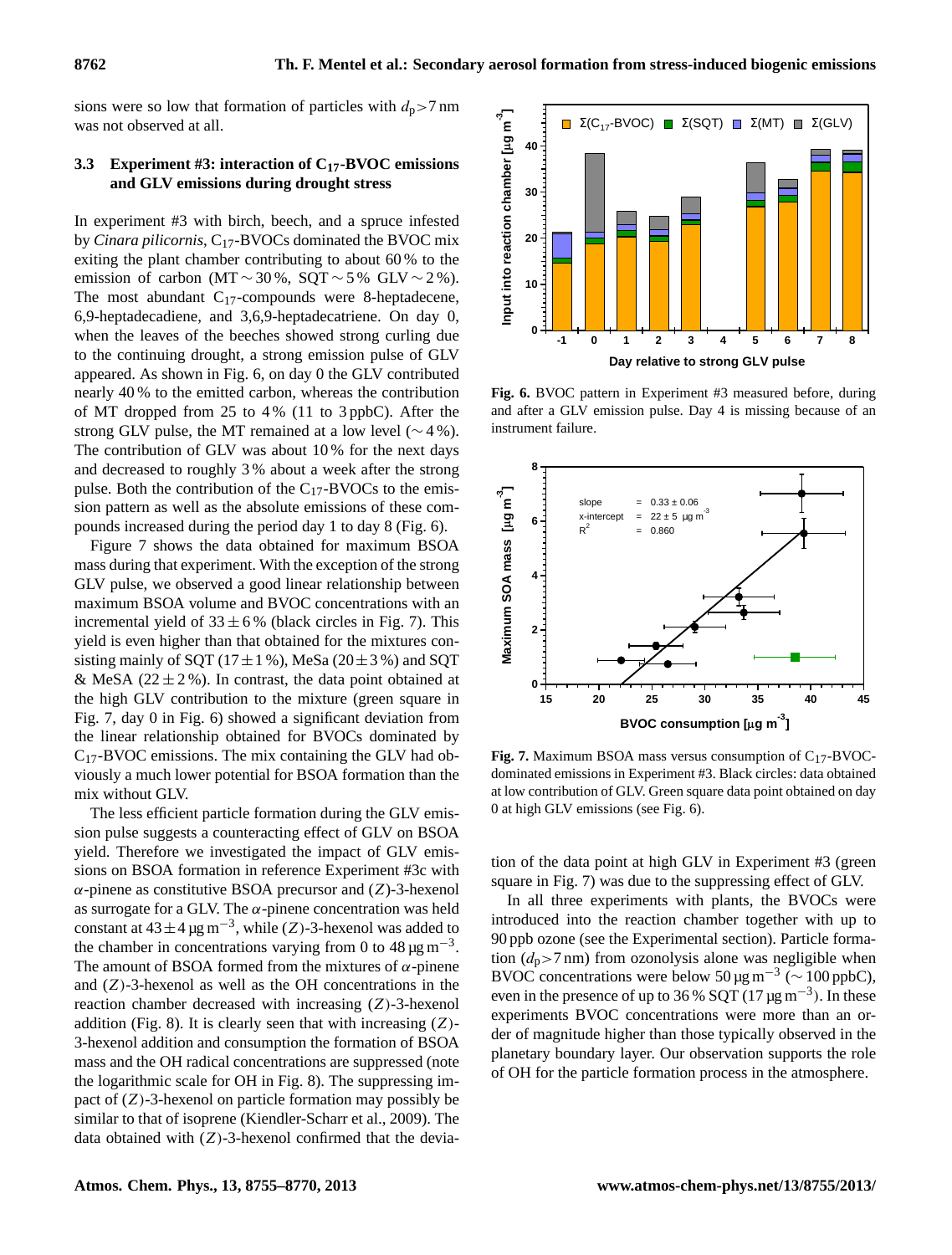

**Fig. 8.** Maximum particle mass (black circles, left scale) and OH concentrations (blue squares, right scale) upon addition of up to  $48 \,\mu\text{g m}^{-3}$  of (Z)-3-hexenol to the reaction chamber filled with  $43 \pm 4 \,\mu\text{g m}^{-3}$   $\alpha$ -pinene. Above  $17 \,\mu\text{g m}^{-3}$  (~6 ppb) of (Z)-3hexenol, no particle formation from  $\alpha$ -pinene oxidation was observed. Note logarithmic scales on both y axes.

#### **4 Discussion**

# **4.1 BSOA formation from constitutive BVOC emissions and SIEs**

In order to assess the impact of SIEs we will refer to previous experiments in the JPAC chamber with unstressed spruce and pine, and  $\alpha$ -pinene (Mentel et al., 2009). In these cases, MT emissions constituted more than 85 % of the BVOC emissions, and OH-initiated BSOA formation resulted in linear relationships between consumed BVOC mass and observed BSOA mass giving the incremental yields for BSOA formation as listed in Table 4 (Mentel et al., 2009). Because of their low contribution to emissions from the unstressed plants, neither SQT, phenolic BVOCs, nor isoprene had significant impact on the incremental yields in these experiments. The incremental yields for MT-dominated BVOC mixes, including holm oak, were 4 to 6%, independent of the plant species and independent of the detailed MT emission pattern (Mentel et al., 2009; Lang-Yona et al., 2010). Hao et al. (2011) found BSOA mass yields of 3–11 % in experiments with pine and spruce emissions with variable MT pattern, commensurable to our findings, if their higher loads are considered. We derive incremental mass yields of  $20 \pm 3$ % for MeSa and of  $17 \pm 1$  % for SQT from Experiments #1c and #2, respectively (Table 4). The SQT and MeSa incremental yields are about the same within the errors and we conclude that SQT and MeSa must have contributed according to their turnover to the BSOA yields of  $\approx 20\%$  in Experiment #1 (Table 4 and Kiendler-Scharr et al., 2012). Compared to the incremental yields of MT-SOAs, the yields of SQT-SOAs and MeSa-SOAs are about a factor of 4 larger. Therefore we conclude that in biotic stress situations, when plants emit SQT or MeSa, more BSOA mass (and more BSOA particles) can be formed from the same amount of C emitted as BVOCs.

Under infestation by aphid *Cinara pilicornis* causing emissions of  $C_{17}$ –BVOC, (Experiment #3) the enhancement of the incremental BSOA yield (33 %) is even larger, about a factor of 6 compared to MT. This is attributed to the  $C_{17}$ -BVOCs. Not much is known with respect to the emissions of the  $C_{17}$ -compounds; however, one of the major components, 8-heptadecene, was found by Nazzi et al. (2002) during interactions of the parasitic mite *Varroa destructor* and plant cells, indicating that the  $C_{17}$ -compounds were indeed of biogenic origin. Measurements with the isolated spruce after Experiment #3 showed that the  $C_{17}$ -BVOCs originated indeed from the plant that was infested by the aphid *Cinara pilicornis.* We did not separate out whether these compounds originated from the plant itself or from the insects or the insects' excrements that were visible as small droplets on needles and branches of the plant. However, independent of the detailed emission mechanism, these compounds originate from the coupled plant–insect system and were therefore treated as a stress-induced BVOC class.

Emissions of MeSa and SQT are not specific for the plant species and stress conditions investigated here. Phenolic BVOCs (with MeSa being predominant) originate from the phenylpropanoid pathway (Colquhoun et al., 2010), and the activity of this pathway is induced in particular by pathogen attack (e.g. Jansen et al., 2011, and references cited therein). Emissions of MeSa and SQT during insect infestation were also reported for Eurasian (Kleist et al., 2012) and for a North American conifer species (Joó et al., 2011). Therefore the importance of our SIE-SOA yields may apply to a wider range of situations and regions despite the limited number of experiments presented here.

#### **4.2 Impacts of SIEs on BSOA formation and climate**

Since MeSa, SQT, and C17-BVOCs provide a larger incremental yield per emitted carbon than constitutive MT emissions, particles grow to larger sizes. (In addition more aerosol particles were formed in our experiments.) If the biotic stress to plants occurs as a regional phenomenon, the enhanced aerosol size (and number) will contribute on a regional scale to the direct (Pilinis et al., 1995; Chen et al., 2009; Kaufman et al., 2002) and indirect aerosol effects (Albrecht, 1989; Twomey, 1977; Kaufman et al., 2002; Lohmann and Feichter, 2005; Quaas et al., 2009) on climate.

SIE-SOAs will provide extra growth and thus potentially stronger scattering compared to the same turnover of constitutive MT amount. A similar argument holds for the first indirect effect (Twomey effect): to become cloud condensation nuclei, i.e. CCN-active, particles must grow to several tens of nm or even more. Provided that SIE-SOAs are as good CCN as MT-SOAs, they will add extra growth and formation of more CCN, which could lead to more and smaller cloud droplets (for a given amount of available water) and thus to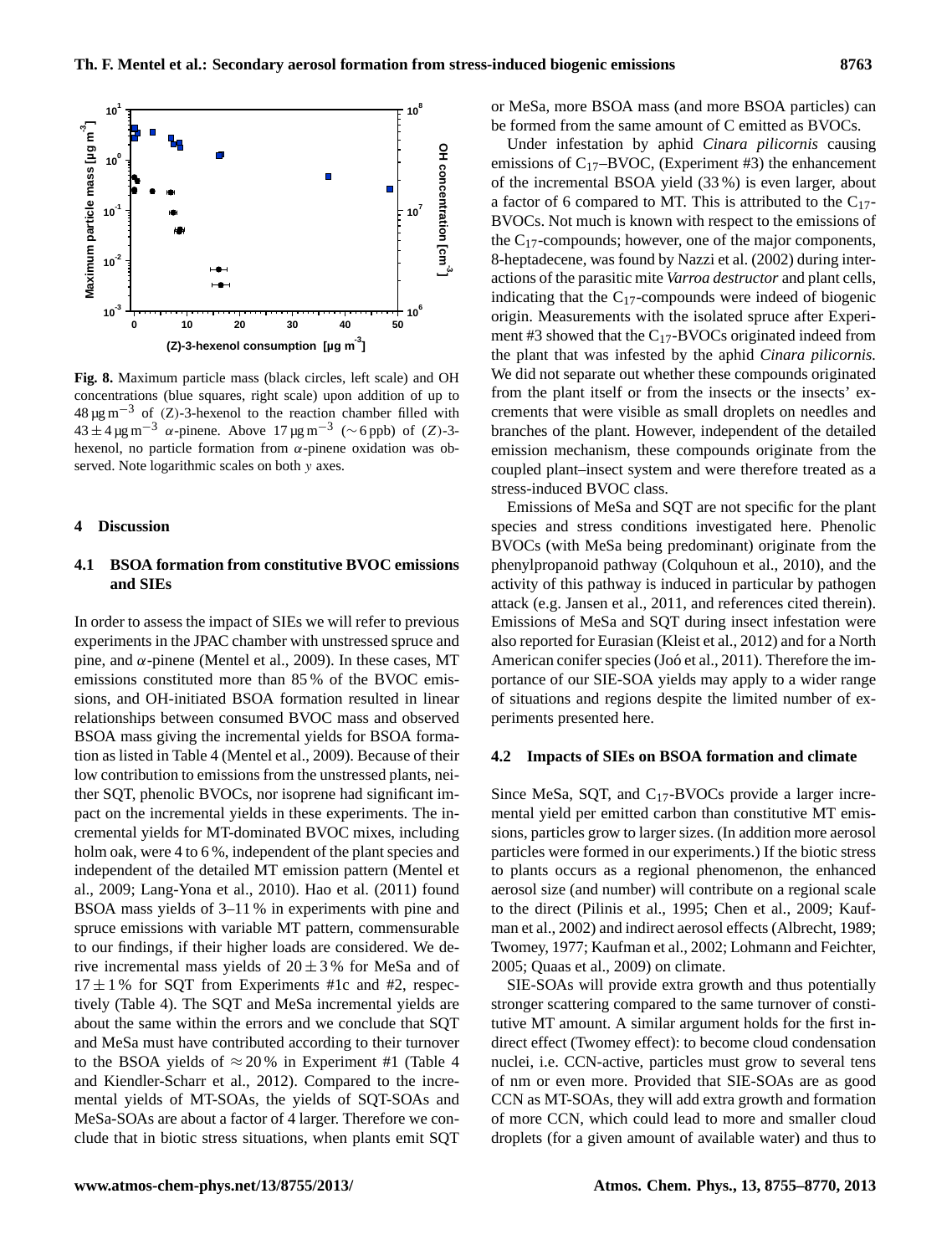|  |  | Table 4. Overview over incremental BSOA mass yields. |  |  |
|--|--|------------------------------------------------------|--|--|
|--|--|------------------------------------------------------|--|--|

| Name          | <b>BVOC</b> source    | Action                                     | Major BVOCs                       | Incremental<br>Mass yield    |
|---------------|-----------------------|--------------------------------------------|-----------------------------------|------------------------------|
| Exp1<br>Explc | Stand<br>Diff. source | Aphid infestation                          | SQT/MeSa<br>MeSa                  | $22 \pm 2\%$<br>$20 \pm 3\%$ |
| Exp2          | Spruce                | Aphid infestation & heat                   | <b>SOT</b>                        | $17 \pm 1\%$                 |
| Exp3          | Stand                 | Cinara pilicornis infestation &<br>drought | $C_{17}$ -BVOCs<br><b>GLV</b>     | $33 \pm 6\%$                 |
| Exp3c         | Diff. source          |                                            | $\alpha$ -pinene +<br>Z-3-hexenol |                              |
| a             | Grey poplar           | Ozone pulse                                | SQT/MeSa                          | $20 \pm 6\%$                 |
| b             | Pine                  | None                                       | MT 80%                            | $5.3 \pm 0.5\%$              |
| $\mathbf c$   | Spruce                | None                                       | MT 90%                            | $4.2 \pm 0.7\%$              |
| b             | Diff. source          |                                            | $\alpha$ -pinene                  | $5.2 \pm 0.5\%$              |
| $\mathbf c$   | Holm Oak              | Heat $25-35$ °C                            | MT                                | $6.0 \pm 0.6\%$              |
| d             | Pine /Spruce          | None                                       | MT                                | $3 - 11\%$                   |

<sup>a</sup> Kiendler-Scharr et al. (2012), <sup>b</sup> Mentel et al. (2009), <sup>c</sup> Lang-Yona et al. (2010), and <sup>d</sup> Hao et al. (2011).

more reflective clouds. Both direct and first indirect effect eventually exert a cooling effect which counteracts warming, thus constituting an overall negative feedback if the plant stress was favored or caused by heat.

The increase of the cloud droplet number which increases the cloud albedo also prolongates the cloud lifetime by suppression of rain (second indirect effects). If the plant stress that induced GLV emissions is caused or favored by drought periods, suppression of BSOA formation by GLV emissions can decrease the cloud droplet number and increase rain probability. This behavior could also provide a negative feedback.

The discussion above considered only the higher incremental mass yields, thus the *potential* of SQT and MeSa to form more SOA. The eventual effect does not only depend on the incremental yield but also on the emitted *amounts* of BVOCs and their turnover in the atmosphere. In a situation of long periods with increased SIEs as depicted in Figs. 1 and 6, the situation is straightforward and will lead to aerosol effects as sketched above. However, if stress causes plant damage as shown in Experiment #2 (Fig. 4), the BSOA production may die out to zero after a short pulse.

The situation becomes more complex if one considers the GLV that were triggered by drought stress. Although GLV themselves have some limited mass yield of  $3\%$  (for  $(Z)$ -3hexenol, Hamilton et al., 2009), they can hinder BSOA formation from constitutive emissions such as  $\alpha$ -pinene (Experiment #3c) or diminish the BSOA potential even of the very effective SIEs of  $C_{17}$ -BVOCs (green data point in Fig. 7). This effect of GLV goes along with a drop in OH radical concentration (Fig. 8), in contrast to the effect of MeSa (Fig. 3). The GLV effect shows similarity to the suppressing effect of isoprene (Kiendler-Scharr et al., 2009, 2012), where the reactive isoprene with a limited BSOA mass yield of a few percent prevents nucleation and BSOA formation from constitutive MT emission and SIEs, respectively. While climate warming could enhance the isoprene-to-MT ratio steadily, the GLV effect would become active episodically whenever plants are damaged in cases such as drought stress. This may lead to a positive feedback, namely, drought  $\rightarrow$  GLV  $\rightarrow$  less  $OH \rightarrow$  less BSOA  $\rightarrow$  increasing heat  $\rightarrow$  extended drought.

## **4.3 Examples for possible feedback effects via SIE-SOAs**

Although we quantified BSOA formation potentials for various SIEs, the difficulty to quantify stressors and their impacts impedes *quantitative* upscaling of our results, as the amounts of current and future SIEs remain unknown. A major uncertainty herein is the future evolution of biotic stressors like pathogen and insect attacks. The effect of climate change on pathogens and herbivorous insects depends on the detailed conditions of the ecosystems. However, there is evidence that biotic stress will increase together with heat waves and droughts (e.g. Ayres and Lombardero, 2000; Arneth and Niinemets, 2010; Bentz et al., 2010; Hicke et al., 2012; Sturrock et al., 2011). Indeed, plant responses to biotic stresses are highly complex, and the biotic stressors applied in this study may represent only a limited set of biotic stress in general, presumably even for insect attacks. Nevertheless we intend to initialize a discussion about SIEs and SIE-SOAs in current and future climate. Important aspects herein are feedbacks and couplings between vegetation, atmosphere, and climate.

Previous studies provided some basic knowledge about impacts of stress on BVOC emissions. The *number* of biosynthetic pathways wherein SIEs are synthesized is limited, and SIE production proceeds via the induction of activities within these biosynthetic pathways. Therefore *classes* of SIEs as GLV, phenolic BVOCs, mono- or sesquiterpenes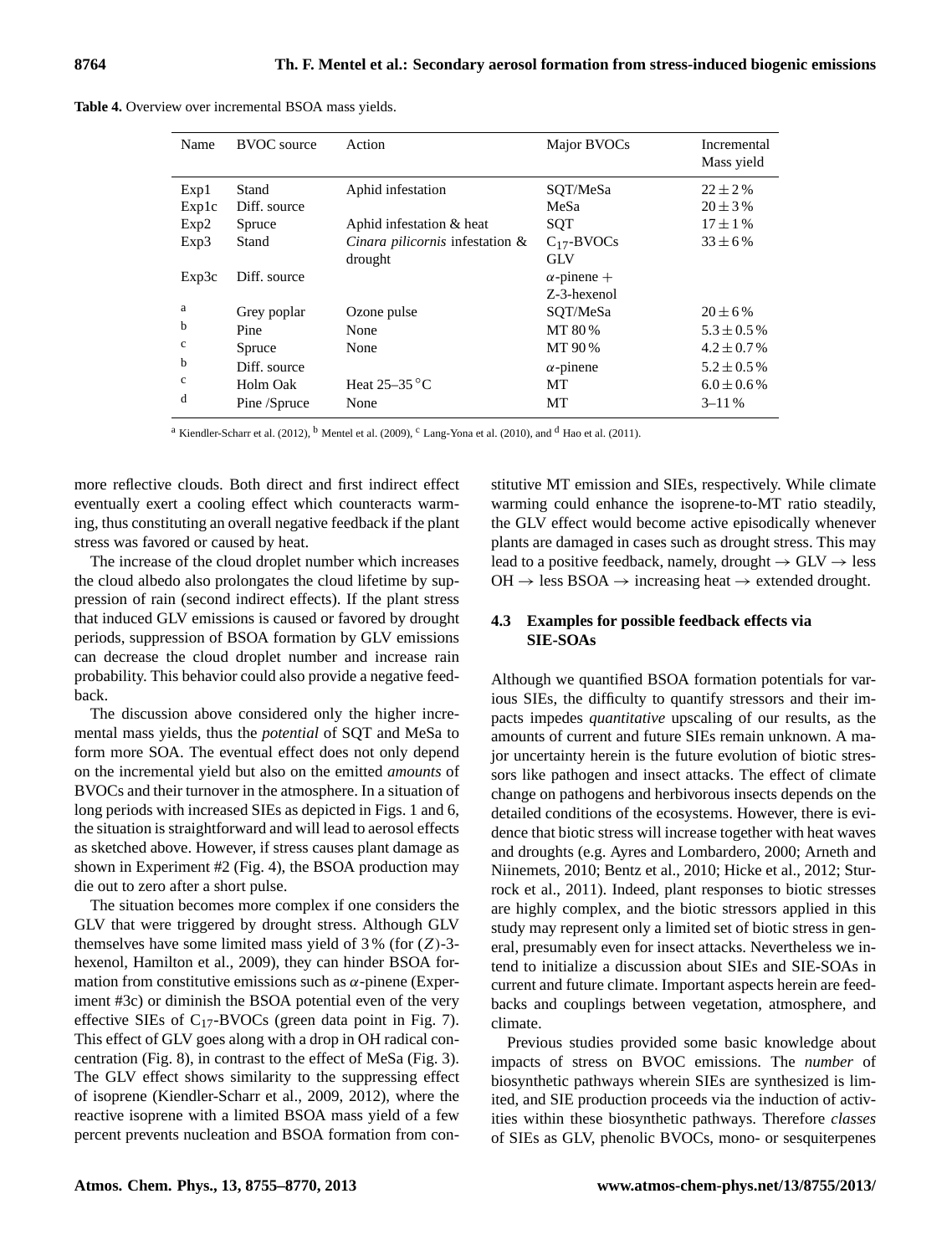**Table 5.** BVOC emissions used for estimating impacts of stress-induced emissions on BSOA formation. Type: Const = constitutive emissions, SIEs = stress-induced emissions. The BSOA column gives the effect of emissions on BSOA assuming increase in emission strengths of the respective BVOC group. The arrows in columns biotic, heat and drought indicate expected trends for the emissions of the respective BVOC group in case of biotic, heat, and drought stress, respectively.

| BVOC group              | Type        | <b>BSOA</b> | Aphid infestation                | Heat             | Drought                     |
|-------------------------|-------------|-------------|----------------------------------|------------------|-----------------------------|
| MT emissions from pools | Const.      |             | ٨a                               | ላይ               | $*J$                        |
| MT de novo emissions    | Const.      |             | $\uparrow$ b,c                   | Τg               | $\downarrow$ j,l            |
| Isoprene                | Const.      | ↓           | $\uparrow \downarrow^{\text{d}}$ | $\downarrow$ h,i | $\downarrow$ l,m            |
| SQT/de novo             | <b>SIEs</b> |             | $\uparrow$ e,f,g                 | $\downarrow$ g   | $\downarrow$ <sup>n,o</sup> |
| phenolic BVOCs          | <b>SIEs</b> |             | ↑ <sup>f,g</sup>                 | Ţg               |                             |
| <b>GLV</b>              | <b>SIEs</b> |             |                                  | ላይ               | $\mathbf{A}^{\mathbf{k}}$   |
| $C_{17}$ -BVOCs         | <b>SIEs</b> |             |                                  |                  |                             |

–: not described in literature, \*: low direct stress impacts,

<sup>a</sup> Niinemets et al. (2010), <sup>b</sup> Maes and Debergh (2003), <sup>c</sup> Arimura et al. (2004), <sup>d</sup> Arneth and Niinemets (2010),

<sup>e</sup> Boland et al. (1995), <sup>f</sup> Joó et al. (2011), <sup>g</sup> Kleist et al. (2012), <sup>h</sup> Guenther et al. (1993), <sup>i</sup> Rasulov et al. (2010), <sup>b</sup> Bilanch et al. (2007), <sup>k</sup> Šimpraga et al. (2011), <sup>l</sup> Laothawornkitkul et al. (2009), <sup></sup>

in different proportions are emitted in response to the biotic stress. As we found that classes of BVOCs have similar BSOA yields (Table 4), the variability of BSOA formation potential compared to the variability of emissions is strongly diminished.

Based on this knowledge we will discuss a case scenario (Table 5) wherein we only consider the *aerosol effects* of constitutive MT-SOAs and SIE-SOAs based on the formation potentials in Table 4. In Table 5 we sketch expected effects of BVOC emissions on BSOA formation based on the results presented here. Furthermore possible responses of constitutive emissions and SIEs to aphid infestation and to heat and drought are outlined. In Table 5 we took also into account the basic emission mechanisms as BVOC emissions may either be produced de novo or arise from storage in plant organs and impacts of stress vary with the emission mechanisms. For example, heat or drought can strongly suppress overall biosynthetic activity. Coherently, de novo MT emissions will tend to decrease. However, under heat stress MT emissions from plant internal pools can still increase on timescales of days to weeks (e.g. Kleist et al., 2012).

The base cases are constitutive MT emissions. Incremental yields of MT are independent of the detailed MT mix, and the amount of produced particle mass predominantly depends on the amount of emitted MT (Mentel et al., 2009; Lang-Yona et al., 2010; Hao et al., 2011). The increased BSOA mass due to increasing MT emissions is indicated by the upward-pointing arrow in the "BSOA" column in Table 5. The prediction of future BVOC emissions is uncertain; however, according to e.g. Lathière et al. (2005) higher mean temperatures as well as expansion of vegetation zones will cause higher overall MT emissions, resulting in higher BSOA mass (Tsigaridis and Kanakidou, 2007). Hence, under negligible stress, the consequence of increased MT emissions will be a negative climatic feedback, as already suggested by Kulmala et al. (2004) and corroborated by Spracklen et al. (2008). However, already the presence of more than 10 % of isoprene in a given constitutive mix will suppress particle formation (Kiendler-Scharr et al., 2009). As indicated by downward-pointing arrow in the "BSOA" column in Table 5, increasing isoprene emissions will thus weaken the negative feedback of MT-SOAs.

SIEs are *not* abundant when the plants do *not* suffer from that stress. Therefore biotic stresses increase the emission of BVOCs, which in the case of MeSa, SQT, and  $C_{17}$ -BVOCs have in addition a higher SOA formation potential than constitutive emissions (Table 4). Emissions of SQT, phenolic BVOCs, or C17-BVOCs may appear only episodically and not permanently. Nevertheless, these emissions can last for weeks, and with high BSOA formation potentials of 20 % or 30 % they may have a substantial impact. Thus, biotic stress – more precisely, aphid infestation – will likely enhance SIEs and, as was shown in this study, will lead to increased BSOA formation (upward arrows Table 5) unless the stressor induces strong GLV emissions. In cases of strong GLV emissions the yields of BSOA formation will be suppressed as indicated by the downward arrow in Table 5. It is therefore likely that biotic stress will always lead to a negative feedback as long as the stress is not killing the host and GLV emissions remain low.

In an example we will now apply the scenario in Table 5 in order to depict that possible couplings between stress to plants, BSOA formation, and changing climate are very complicated. For simplicity the impacts of future stress on particle formation are assessed for the isolated ecosystem and impacts on net photosynthesis and transpiration are not considered. We also neglect complications by possible anthropogenic enhancement of biogenic SOA production (Kanakidou et al., 2000; de Gouw et al., 2005; Tsigaridis and Kanakidou, 2007; Weber et al., 2007; de Gouw and Jiminez, 2009; Clarton et al., 2010; Spracklen et al., 2011). We further do not take into account that future climate conditions will likely alter the physico-chemical processes leading to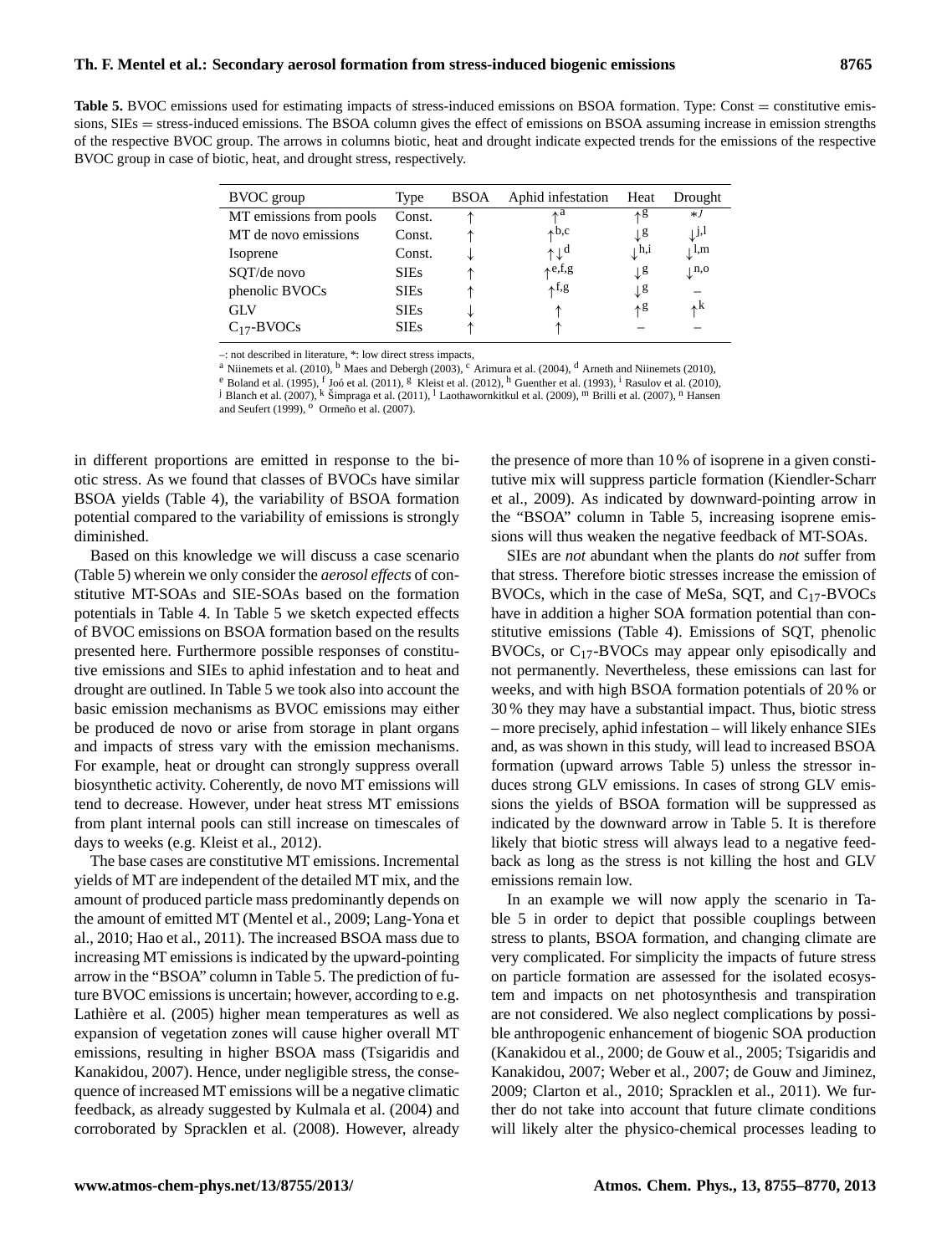

**Fig. 9.** Examples of estimated climate feedbacks of stress to temperate forests. Under negative feedback we understand that enhanced BSOA formation and related direct and indirect effects counteract heat and drought. In case of positive feedback the reduced BSOA formation enhances effects of heat and drought. For biotic stress we refer to the case of heat and drought increasing the chance of pathogen and herbivore attack.

particle formation in the atmosphere as well as atmospheric boundary layer conditions such as OH levels and  $NO<sub>x</sub>$  concentrations. Each of those omissions will modify the simplified scenario in Table 5 in one way or the other when taken into account, but will probably not reverse the qualitative trends.

For estimation of the sign of possible feedbacks we refer to the relation of increasing BSOA production, particle size, and cooling aerosol effects as described in Sect. 4.2. Therefore, if less particulate mass is produced from the BVOC mix either by reduced amounts of emissions or by suppression by isoprene and GLV, we expect a positive feedback. If more BSOA mass is produced from increased emissions of MT, we expect a negative feedback.

Based on these considerations we show two possible feedback schemes for the example of a temperate forest suffering either from heat/drought or from an aphid infestation (Fig. 9). Under heat and drought stress the BVOC emissions from the forest will decrease. BSOA formation will be also decrease if de novo emissions of MT dominate. Reduced BSOA formation will result in a positive climatic feedback. In contrast, aphid infestation has only negligible impacts on constitutive MT emissions but can induce strong emissions of phenolic BVOCs, SQT or C17-BVOCs. As long as aphid infestations do not induce strong GLV emissions, higher BSOA yields are expected due to higher total emission strength and the higher incremental yield of the SIEs that make the new BVOC mix. Such a scenario would lead to a negative climate feedback (Topping et al., 2013; Paasonen et al., 2013).

Compensating effects may operate in the same forest type with a certain mixture of BVOC emitters (trees). The situation will become more complex when more stresses act together. If future climate favors aphid infestation, this will cause a negative feedback as sketched in Fig. 9. Severe heat stress can change this scenario. Upon heat stress, constitutive de novo MT emissions and SIEs will be suppressed (Kleist et al., 2012) and, depending on the degree of this effect, the negative feedback may switch to a positive feedback.

In an environment with diverse ecosystems and a variety of biotic and abiotic stresses, scenarios are even more complex, making even qualitative extrapolations of our findings difficult. However, if the class composition is known, it would be possible to calculate the effect of BSOA based on our findings. Note that other factors, such as stress impacts on net photosynthesis and transpiration as well as changing physico-chemical processes in the atmosphere, should be considered in addition.

Despite the complexity, impacts of biotic stresses on ecosystems and impacts of climate change on top are obviously important and should be considered. As an example, the expansion of tree damage by bark beetles in the Rocky Mountains and its front range has been linked to climatic change and the associated temperature changes (Bentz et al., 2010; Berg et al., 2013). Such extreme events should have impacts on the pattern and amount of the BVOCs emitted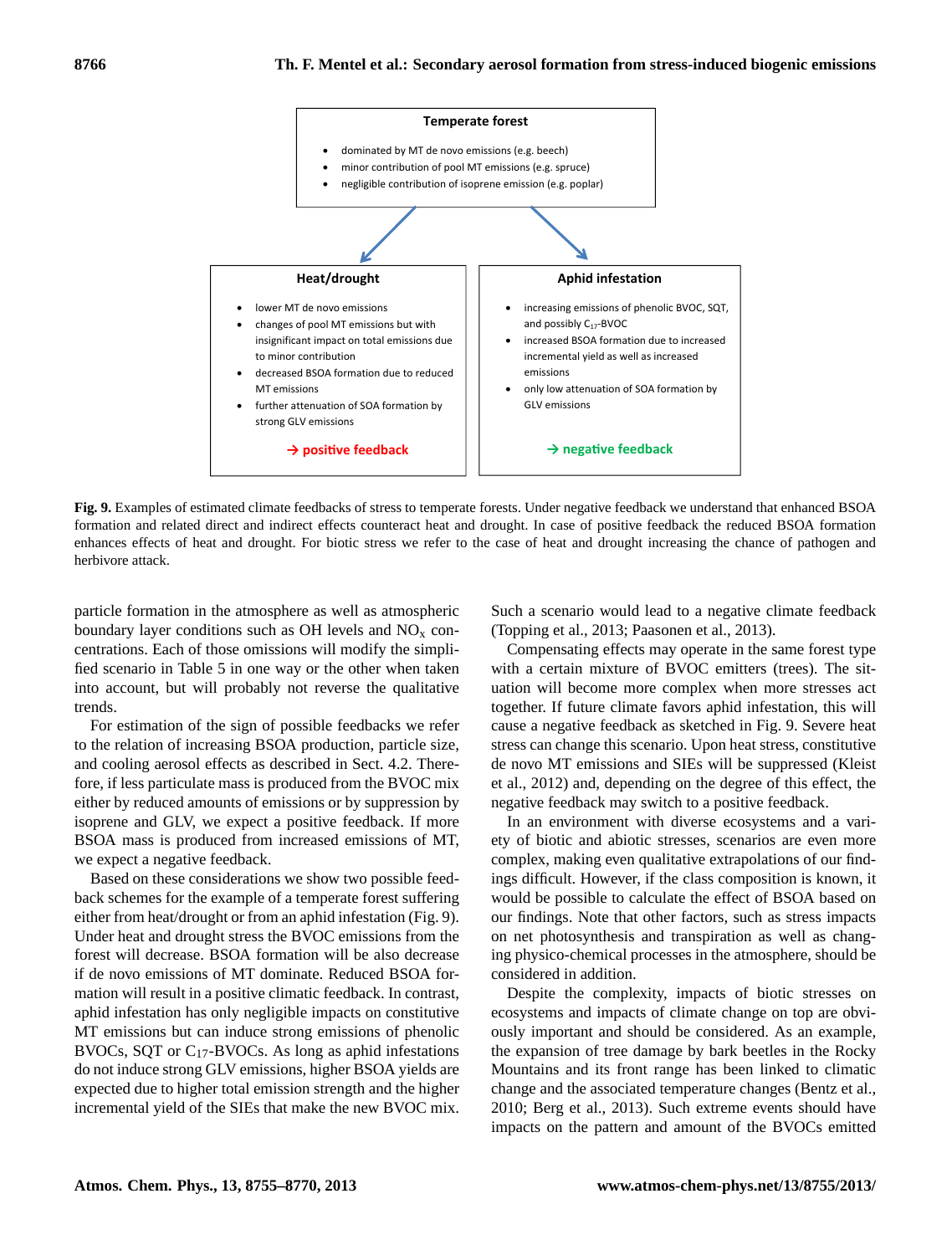from the ecosystem, causing alterations of BSOA formation on a regional scale. Ongoing climate change with probably extreme events may exert significant stresses onto the ecosystem. We therefore conclude that also with respect to BVOC emissions the ecosystem response to different stress must be considered when developing scenarios for future climate change. Taking into account only the negative feedback by higher BVOC emissions and BSOA formation due to mean temperature increase may fall too short considering the complexity of the system.

## **5 Conclusions**

We determined the BSOA formation potential of stressinduced emissions (SIEs) from common trees of temperate and Boreal forests (pine, spruce, birch, and beech). BSOA mass yields were larger than those due to constitutive monoterpene (MT) emissions:  $17 \pm 1$  % for sesquiterpenes (SQT),  $20 \pm 3$ % for methlyl salicylate (MeSa), and  $33 \pm 6$ % for C<sub>17</sub>-BVOCs. In contrast to these SIE classes, green leaf volatiles (GLV) emitted due to stress have the potential to decrease BSOA mass and number. Increased GLV emissions support positive feedback in case GLV emissions are related to heat but exert a potential negative feedback when related to drought. Our results clearly indicate that different stress conditions can affect biogenic BSOA production: stress-induced changes of BVOC emission patterns and strength strongly impact BSOA formation, causing increased (SQT, MeSa,  $C_{17}$ -BVOCs) or decreased (GLV) BSOA formation.

Our study and consequent considerations strongly suggest the importance of SIEs for possible feedbacks between climate and vegetation via BSOA formation. Biotic stress such as aphid infestation supports negative feedback, and this may be effective already today. But heat and drought can turn the negative feedback proposed by Kulmala et al. (2004) and Goldstein et al. (2009) into a positive feedback, e.g. in forests dominated by de novo emitters. Since it is likely that climate change will affect SIEs from vegetation, SIEs and their BSOA formation potential have to be considered in future climate scenarios.

*Acknowledgements.* The authors acknowledge financial support by the integrated EU projects EUCAARI (contract no. 036833-2) and PEGASOS (contract no. 265307). Y. Rudich acknowledges support from the US–Israel bi-national science foundation (BSF) contract number 2008/146 and support by the Helen and Martin Kimmel Award for Innovative Investigation.

The service charges for this open access publication have been covered by a Research Centre of the Helmholtz Association.

Edited by: E. Nemitz

#### **References**

- Albrecht, B. A.: Aerosols, cloud microphysics, and fractional cloudiness, Science, 245, 1227–1230, doi[:10.1126/science.245.4923.1227,](http://dx.doi.org/10.1126/science.245.4923.1227) 1989.
- Arimura, G., Huber, D. P. W., and Bohlmann, J.: Forest tent caterpillars (*malacosoma disstria*) induce local and systemic diurnal emissions of terpenoid volatiles in hybrid poplar (*populus trichocarpa x deltoides*): cDNA cloning, functional characterization, and patterns of gene expression of (-)-germacrene d synthase, PtdTPS1, Plant J., 37, 603–616, doi[:10.1111/j.1365-](http://dx.doi.org/10.1111/j.1365-313X.2003.01987.x) [313X.2003.01987.x,](http://dx.doi.org/10.1111/j.1365-313X.2003.01987.x) 2004.
- Arneth, A. and Niinemets, U.: Induced BVOCS: How to bug our models?, Trends Plant Sci., 15, 118–125, 2010.
- Arneth, A., Harrison, S. P., Zaehle, S., Tsigaridis, K., Menon, S., Bartlein, P. J., Feichter, J., Korhola, A., Kulmala, M., O'Donnell, D., Schurgers, G., Sorvari, S., and Vesala, T.: Terrestrial biogeochemical feedbacks in the climate system, Nature Geosci., 3, 525–532, doi[:10.1038/ngeo905,](http://dx.doi.org/10.1038/ngeo905) 2010.
- Ayres, M. P. and Lombardero, M. J.: Assessing the consequences of global change for forest disturbance from herbivores and pathogens, Sci. Total Environ., 262, 263–286, doi[:10.1016/s0048-9697\(00\)00528-3,](http://dx.doi.org/10.1016/s0048-9697(00)00528-3) 2000.
- Bentz, B. J., Regniere, J., Fettig, C. J., Hansen, E. M., Hayes, J. L., Hicke, J. A., Kelsey, R. G., Negron, J. F., and Seybold, S. J.: Climate change and bark beetles of the Western United States and Canada: Direct and indirect effects, Bioscience, 60, 602– 613, doi[:10.1525/bio.2010.60.8.6,](http://dx.doi.org/10.1525/bio.2010.60.8.6) 2010.
- Berg, A. R., Heald, C. L., Huff Hartz, K. E., Hallar, A. G., Meddens, A. J. H., Hicke, J. A., Lamarque, J.-F., and Tilmes, S.: The impact of bark beetle infestations on monoterpene emissions and secondary organic aerosol formation in western North America, Atmos. Chem. Phys., 13, 3149–3161, doi[:10.5194/acp-13-3149-](http://dx.doi.org/10.5194/acp-13-3149-2013) [2013,](http://dx.doi.org/10.5194/acp-13-3149-2013) 2013.
- Blanch, J. S., Peñuelas, J., and Llusià, J.: Sensitivity of terpene emissions to drought and fertilization in terpene-storing pinus halepensis and non-storing quercus ilex, Physiologia Plantarum, 131, 211–225, doi[:10.1111/j.1399-3054.2007.00944.x,](http://dx.doi.org/10.1111/j.1399-3054.2007.00944.x) 2007.
- Brilli, F., Barta, C., Fortunati, A., Lerdau, M., Loreto, F., and Centritto, M.: Response of isoprene emission and carbon metabolism to drought in white poplar (*populus alba*) saplings, New Phytol., 175, 244–254, doi[:10.1111/j.1469-8137.2007.02094.x,](http://dx.doi.org/10.1111/j.1469-8137.2007.02094.x) 2007.
- Boland, W., Hopke, J., Donath, J., Nuske, J., and Bublitz, F.: Jasmonic acid and coronatin induce odor production in plants, Angew. Chemie-Internat. Edition, 34, 1600–1602, doi[:10.1002/anie.199516001,](http://dx.doi.org/10.1002/anie.199516001) 1995.
- Carslaw, K. S., Boucher, O., Spracklen, D. V., Mann, G. W., Rae, J. G. L., Woodward, S., and Kulmala, M.: A review of natural aerosol interactions and feedbacks within the Earth system, Atmos. Chem. Phys., 10, 1701–1737, doi[:10.5194/acp-10-1701-](http://dx.doi.org/10.5194/acp-10-1701-2010) [2010,](http://dx.doi.org/10.5194/acp-10-1701-2010) 2010.
- Chen, I. C., Hill, J. K., Ohlemuller, R., Roy, D. B., and Thomas, C. D.: Rapid range shifts of species associated with high levels of climate warming, Science, 333, 1024–1026, doi[:10.1126/science.1206432,](http://dx.doi.org/10.1126/science.1206432) 2011.
- Chen, Y., Li, Q. B., Kahn, R. A., Randerson, J. T., and Diner, D. J.: Quantifying aerosol direct radiative effect with multiangle imaging spectroradiometer observations: Top-of-atmosphere albedo change by aerosols based on land surface types, J. Geophys. Res., 114, D02109, doi[:10.1029/2008jd010754,](http://dx.doi.org/10.1029/2008jd010754) 2009.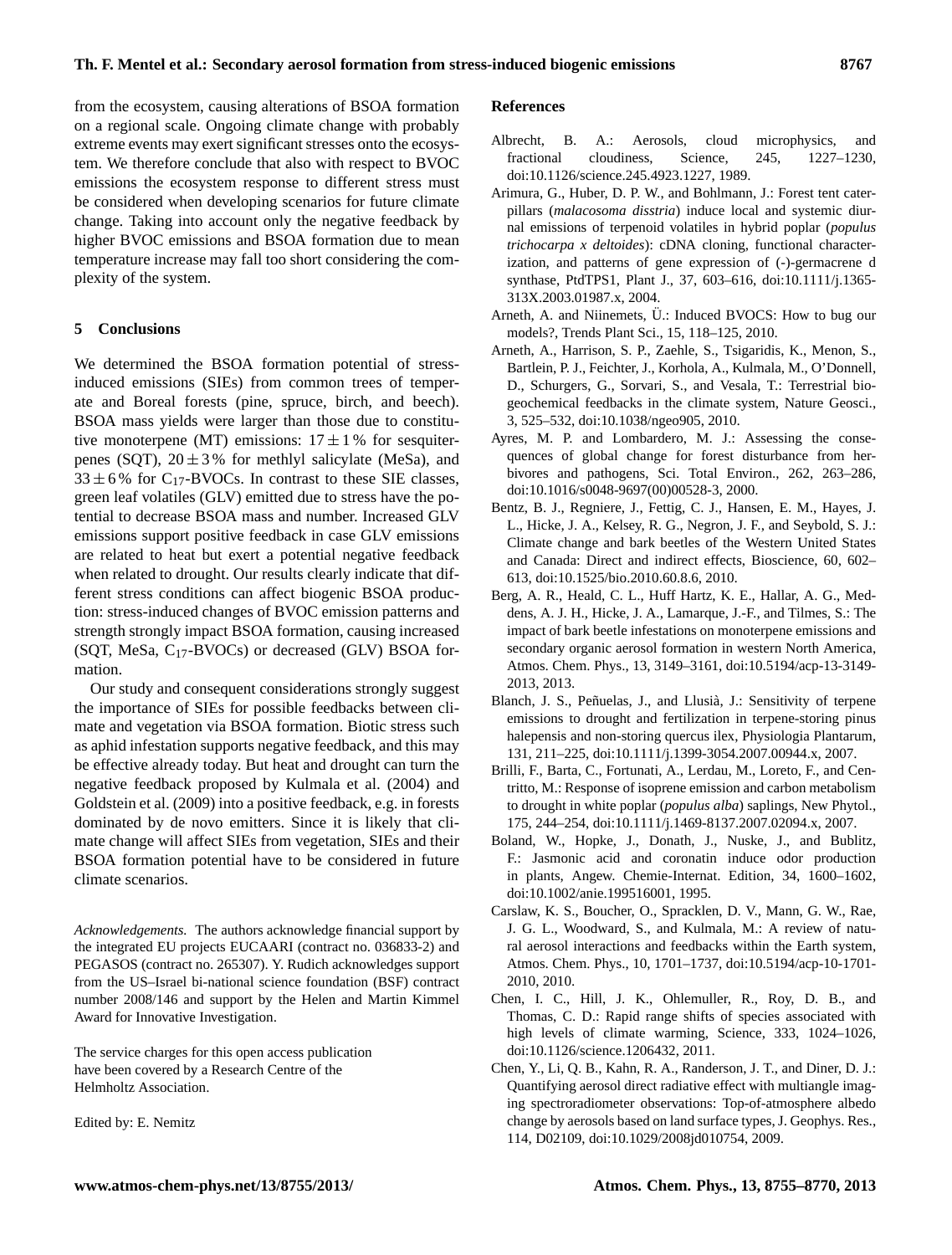- Clarton, A. G., Pinder, R. W., Bhave, P. V., and Pouliot, G. A.: To what extent can biogenic SOA be controlled?, Environ. Sci. Technol., 44, 3376–3380, 2010.
- Colquhoun, T. A., Schimmel, B. C. J., Kim, J. Y., Reinhardt, D., Cline, K., and Clark, D. G.: A petunia chorismate mutase specialized for the production of floral volatiles, Plant J., 61, 145–155, doi[:10.1111/j.1365-313X.2009.04042.x,](http://dx.doi.org/10.1111/j.1365-313X.2009.04042.x) 2010.
- Croft, K. P. C., Juttner, F., and Slusarenko, A. J.: Volatile products of the lipoxygenase pathway evolved from *phaseolus vulgaris* (L.) leaves inoculated with *pseudomonas syringae* pv *phaseolicola*, Plant Physiol., 101, 13–24, 1993.
- Dal Maso, M., Hari, P., and Kulmala, M.: Spring recovery of photosynthesis and atmospheric particle formation, Boreal Environ. Res., 14, 711–721, 2009.
- de Gouw, J. A. and Jimenez, J. L.: Organic Aerosols in the Earth's Atmosphere, Environ. Sci. Technol., 43, 7614–7618, doi[:10.1021/es9006004,](http://dx.doi.org/10.1021/es9006004) 2009.
- de Gouw, J. A., Middlebrook, A. M., Warneke, C., Goldan, P. D., Kuster, W. C., Roberts, J. M., Fehsenfeld, F. C., Worsnop, D. R., Canagaratna, M. R., Pszenny, A. A. P., Keene, W. C., Marchewka, M., Bertman, S. B., and Bates, T. S.: Budget of organic carbon in a polluted atmosphere: Results from the New England Air Quality Study in 2002, J. Geophys. Res.-Atmos., 110, D16305, doi[:10.1029/2004jd005623,](http://dx.doi.org/10.1029/2004jd005623) 2005.
- Goldstein, A. H., Koven, C. D., Heald, C. L., and Fung, I. Y.: Biogenic carbon and anthropogenic pollutants combine to form a cooling haze over the southeastern united states, P. Natl. Acad. Sci., 106, 8835–8840, doi[:10.1073/pnas.0904128106,](http://dx.doi.org/10.1073/pnas.0904128106) 2009.
- Gouinguene, S. P. and Turlings, T. C. J.: The effects of abiotic factors on induced volatile emissions in corn plants, Plant Physiol., 129, 1296–1307, doi[:10.1104/pp.001941,](http://dx.doi.org/10.1104/pp.001941) 2002.
- Guenther, A., Hewitt, C. N., Erickson, D., Fall, R., Geron, C., Graedel, T., Harley, P., Klinger, L., Lerdau, M., McKay, W. A., Pierce, T., Scholes, B., Steinbrecher, R., Tallamraju, R., Taylor, J., and Zimmerman, P.: A global model of natural volatile organic compound emissions, J. Geophys. Res., 100, 8873–8892, 1995.
- Guenther, A. B., Zimmerman, P. R., Harley, P. C., Monson, R. K., and Fall, R.: Isoprene and monoterpene emission rate variability – model evaluations and sensitivity analyses, J. Geophys. Res., 98, 12609–12617, doi[:10.1029/93jd00527,](http://dx.doi.org/10.1029/93jd00527) 1993.
- Guenther, A. B., Jiang, X., Heald, C. L., Sakulyanontvittaya, T., Duhl, T., Emmons, L. K., and Wang, X.: The Model of Emissions of Gases and Aerosols from Nature version 2.1 (MEGAN2.1): an extended and updated framework for modeling biogenic emissions, Geosci. Model Dev., 5, 1471–1492, doi[:10.5194/gmd-5-](http://dx.doi.org/10.5194/gmd-5-1471-2012) [1471-2012,](http://dx.doi.org/10.5194/gmd-5-1471-2012) 2012.
- Hamilton, J. F., Lewis, A. C., Carey, T. J., Wenger, J. C., Borrás i Garcia, E., and Muñoz, A.: Reactive oxidation products promote secondary organic aerosol formation from green leaf volatiles, Atmos. Chem. Phys., 9, 3815–3823, doi[:10.5194/acp-9-3815-](http://dx.doi.org/10.5194/acp-9-3815-2009) [2009,](http://dx.doi.org/10.5194/acp-9-3815-2009) 2009.
- Hansen, U. and Seufert, G.: Terpenoid emission from *Citrus sinensis* (L.) OSBECK under drought stress, Phys. Chem. Earth B, 24, 681–687, doi[:10.1016/s1464-1909\(99\)00065-9,](http://dx.doi.org/10.1016/s1464-1909(99)00065-9) 1999.
- Hao, L. Q., Romakkaniemi, S., Yli-Pirila, P., Joutsensaari, J., Ko- ¨ rtelainen, A., Kroll, J. H., Miettinen, P., Vaattovaara, P., Tiitta, P., Jaatinen, A., Kajos, M. K., Holopainen, J. K., Heijari, J., Rinne, J., Kulmala, M., Worsnop, D. R., Smith, J. N., and Laaksonen, A.: Mass yields of secondary organic aerosols from the oxida-

tion of  $\alpha$ -pinene and real plant emissions, Atmos. Chem. Phys., 11, 1367–1378, doi[:10.5194/acp-11-1367-2011,](http://dx.doi.org/10.5194/acp-11-1367-2011) 2011.

- Heald, C. L., Henze, D. K., Horowitz, L. W., Feddema, J., Lamarque, J. F., Guenther, A., Hess, P. G., Vitt, F., Seinfeld, J. H., Goldstein, A. H., and Fung, I.: Predicted change in global secondary organic aerosol concentrations in response to future climate, emissions, and land use change, J. Geophys. Res., 113, D05211, doi[:10.1029/2007jd009092,](http://dx.doi.org/10.1029/2007jd009092) 2008.
- Heiden, A. C., Hoffmann, T., Kahl, J., Kley, D., Klockow, D., Langebartels, C., Mehlhorn, H., Sandermann, H., Schraudner, M., Schuh, G., and Wildt, J.: Emission of volatile organic compounds from ozone-exposed plants, Ecol. Appl., 9, 1160–1167, 1999.
- Heiden, A. C., Kobel, K., Langebartels, C., Schuh-Thomas, G., and Wildt, J.: Emissions of oxygenated volatile organic compounds from plants – part I: Emissions from lipoxygenase activity, J. Atmos. Chem., 45, 143–172, 2003.
- Hicke, J. A., Allen, C. D., Desai, A. R., Dietze, M. C., Hall, R. J., Hogg, E. H., Kashian, D. M., Moore, D., Raffa, K. F., Sturrock, R. N., and Vogelmann, J.: Effects of biotic disturbances on forest carbon cycling in the United States and Canada, Glob. Change Biol., 18, 7–34, doi[:10.1111/j.1365-2486.2011.02543.x,](http://dx.doi.org/10.1111/j.1365-2486.2011.02543.x) 2012.
- Hopke, J., Donath, J., Blechert, S., and Boland, W.: Herbivoreinduced volatiles – the emission of acyclic homoterpenes from leaves of *Phaseolus lunatus* and *Zea mays* can be triggered by a  $\beta$ -glucosidase and jasmonic acid, FEBS Letters, 352, 146–150, doi[:10.1016/0014-5793\(94\)00948-1,](http://dx.doi.org/10.1016/0014-5793(94)00948-1) 1994.
- Jansen, R. M. C., Wildt, J., Kappers, I. F., Bouwmeester, H. J., Hofstee, J. W., and van Henten, E. J.: Detection of diseased plants by analysis of volatile organic compound emission. Annu. Rev. Phytopathol., 49, 157–174, 2011.
- Joo, E., Dewulf, J., Amelynck, C., Schoon, N., Pokorska, O., ´ Simpraga, M., Steppe, K., Aubinet, M., and Van Langenhove, H.: Constitutive versus heat and biotic stress induced BVOC emissions in *Pseudotsuga menziesii*, Atmos. Environ., 45, 3655– 3662, doi[:10.1016/j.atmosenv.2011.04.048,](http://dx.doi.org/10.1016/j.atmosenv.2011.04.048) 2011.
- Joutsensaari, J., Loivamaki, M., Vuorinen, T., Miettinen, P., Nerg, ¨ A.-M., Holopainen, J. K., and Laaksonen, A.: Nanoparticle formation by ozonolysis of inducible plant volatiles, Atmos. Chem. Phys., 5, 1489–1495, doi[:10.5194/acp-5-1489-2005,](http://dx.doi.org/10.5194/acp-5-1489-2005) 2005.
- Kanakidou, M., Tsigaridis, K., Dentener, F. J., and Crutzen, P. J.: Human-activity-enhanced formation of organic aerosols by biogenic hydrocarbon oxidation, J. Geophys. Res., 105, 9243–9254, 2000.
- Kaufman, Y. J., Tanre, D., and Boucher, O.: A satellite view of aerosols in the climate system, Nature, 419, 215–223, doi[:10.1038/nature01091,](http://dx.doi.org/10.1038/nature01091) 2002.
- Kerminen, V. M., Lihavainen, H., Komppula, M., Viisanen, Y., and Kulmala, M.: Direct observational evidence linking atmospheric aerosol formation and cloud droplet activation, Geophys. Res. Lett., 32, L14803, doi:14810.11029/12005GL023130, 2005.
- Kesselmeier, J. and Staudt, M.: Biogenic volatile organic compounds (VOC): An overview on emission, physiology and ecology, J. Atmos. Chem., 33, 23–88, doi[:10.1023/a:1006127516791,](http://dx.doi.org/10.1023/a:1006127516791) 1999.
- Kiendler-Scharr, A., Wildt, J., Dal Maso, M., Hohaus, T., Kleist, E., Mentel, T. F., Tillmann, R., Uerlings, R., Schurr, U., and Wahner, A.: New particle formation in forests inhibited by isoprene emissions, Nature, 461, 381–384, doi[:10.1038/nature08292,](http://dx.doi.org/10.1038/nature08292) 2009.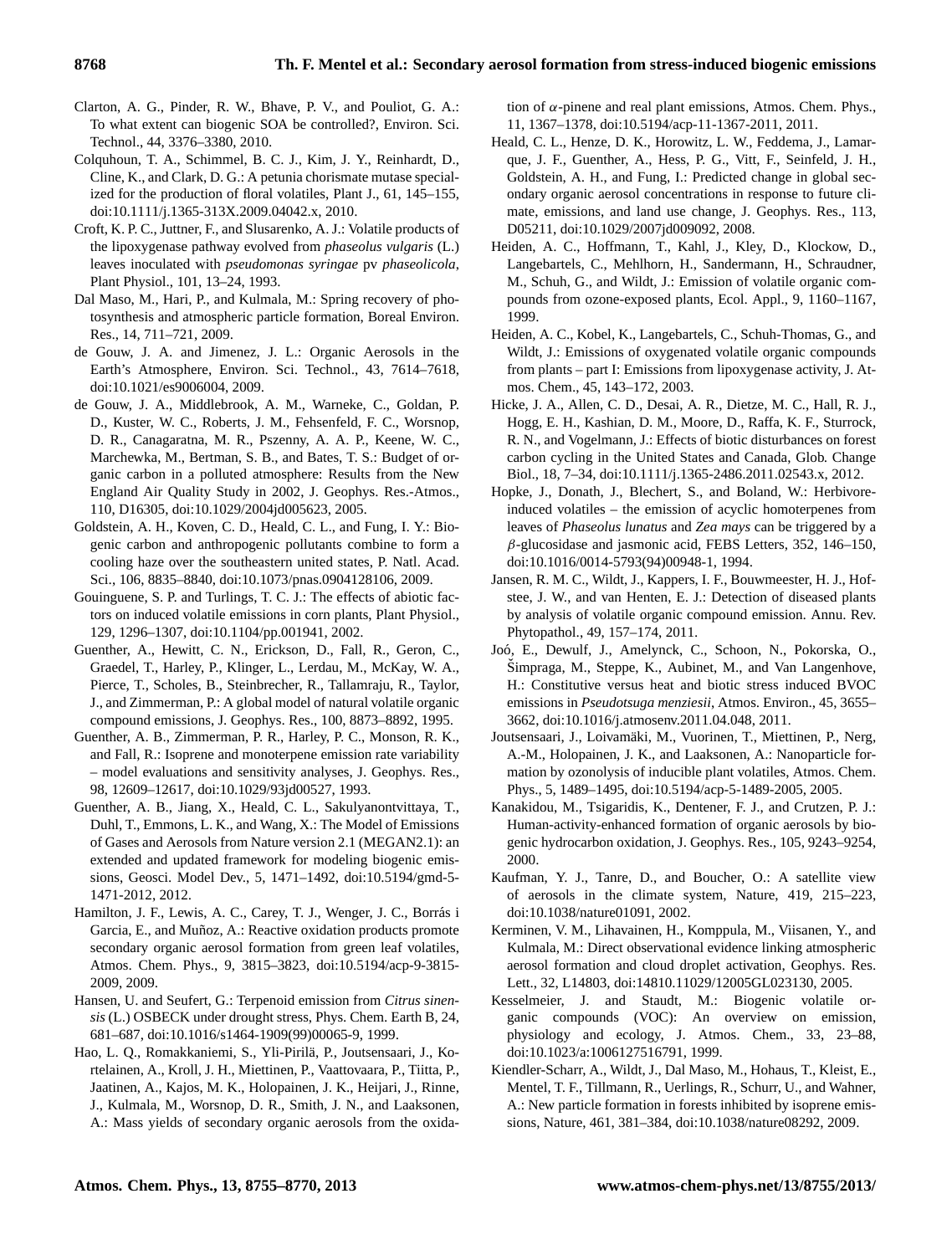- Kiendler-Scharr, A., Andres, S., Bachner, M., Behnke, K., Broch, S., Hofzumahaus, A., Holland, F., Kleist, E., Mentel, T. F., Rubach, F., Springer, M., Steitz, B., Tillmann, R., Wahner, A., Schnitzler, J.-P., and Wildt, J.: Isoprene in poplar emissions: effects on new particle formation and OH concentrations, Atmos. Chem. Phys., 12, 1021–1030, doi[:10.5194/acp-12-1021-2012,](http://dx.doi.org/10.5194/acp-12-1021-2012) 2012.
- Kleist, E., Mentel, T. F., Andres, S., Bohne, A., Folkers, A., Kiendler-Scharr, A., Rudich, Y., Springer, M., Tillmann, R., and Wildt, J.: Irreversible impacts of heat on the emissions of monoterpenes, sesquiterpenes, phenolic BVOC and green leaf volatiles from several tree species, Biogeosciences, 9, 5111– 5123, doi[:10.5194/bg-9-5111-2012,](http://dx.doi.org/10.5194/bg-9-5111-2012) 2012.
- Kulmala, M., Suni, T., Lehtinen, K. E. J., Dal Maso, M., Boy, M., Reissell, A., Rannik, Ü., Aalto, P., Keronen, P., Hakola, H., Bäck, J., Hoffmann, T., Vesala, T., and Hari, P.: A new feedback mechanism linking forests, aerosols, and climate, Atmos. Chem. Phys., 4, 557–562, doi[:10.5194/acp-4-557-2004,](http://dx.doi.org/10.5194/acp-4-557-2004) 2004.
- Lang-Yona, N., Rudich, Y., Mentel, Th. F., Bohne, A., Buchholz, A., Kiendler-Scharr, A., Kleist, E., Spindler, C., Tillmann, R., and Wildt, J.: The chemical and microphysical properties of secondary organic aerosols from Holm Oak emissions, Atmos. Chem. Phys., 10, 7253–7265, doi[:10.5194/acp-10-7253-2010,](http://dx.doi.org/10.5194/acp-10-7253-2010) 2010.
- Laothawornkitkul, J., Taylor, J. E., Paul, N. D., and Hewitt, C. N.: Biogenic volatile organic compounds in the earth system, New Phytol., 183, 27–51, doi[:10.1111/j.1469-8137.2009.02859.x,](http://dx.doi.org/10.1111/j.1469-8137.2009.02859.x) 2009.
- Lathière, J., Hauglustaine, D. A., De Noblet-Ducoudré, N., Krinner, G., and Folberth, G. A.: Past and future changes in biogenic volatile organic compound emissions simulated with a global dynamic vegetation model, Geophys. Res. Lett., 32, L20818, doi[:10.1029/2005GL024164,](http://dx.doi.org/10.1029/2005GL024164) 2005.
- Lohmann, U. and Feichter, J.: Global indirect aerosol effects: a review, Atmos. Chem. Phys., 5, 715–737, doi[:10.5194/acp-5-715-](http://dx.doi.org/10.5194/acp-5-715-2005) [2005,](http://dx.doi.org/10.5194/acp-5-715-2005) 2005.
- Loreto, F. and Schnitzler, J. P.: Abiotic stresses and induced BVOCs, Trends Plant Sci., 15, 154–166, doi[:10.1016/j.tplants.2009.12.006,](http://dx.doi.org/10.1016/j.tplants.2009.12.006) 2010.
- Maes, K. and Debergh, P. C.: Volatiles emitted from in vitro grown tomato shoots during abiotic and biotic stress, Plant Cell Tissue and Organ Culture, 75, 73–78, doi[:10.1023/a:1024650006740,](http://dx.doi.org/10.1023/a:1024650006740) 2003.
- Mentel, Th. F., Wildt, J., Kiendler-Scharr, A., Kleist, E., Tillmann, R., Dal Maso, M., Fisseha, R., Hohaus, Th., Spahn, H., Uerlings, R., Wegener, R., Griffiths, P. T., Dinar, E., Rudich, Y., and Wahner, A.: Photochemical production of aerosols from real plant emissions, Atmos. Chem. Phys., 9, 4387–4406, doi[:10.5194/acp-](http://dx.doi.org/10.5194/acp-9-4387-2009)[9-4387-2009,](http://dx.doi.org/10.5194/acp-9-4387-2009) 2009.
- Nazzi, F., Milani, N., and Della Vedova, G.: (Z)-8-heptadecene from infested cells reduces the reproduction of *varroa destructor* under laboratory conditions, J. Chem. Ecol., 28, 2181–2190, doi[:10.1023/a:1021041130593,](http://dx.doi.org/10.1023/a:1021041130593) 2002.
- Niinemets, Ü., Arneth, A., Kuhn, U., Monson, R. K., Peñuelas, J., and Staudt, M.: The emission factor of volatile isoprenoids: stress, acclimation, and developmental responses, Biogeosciences, 7, 2203–2223, doi[:10.5194/bg-7-2203-2010,](http://dx.doi.org/10.5194/bg-7-2203-2010) 2010.
- Ormeño, E., Mévy, J. P., Vila, B., Bousquet-Mélou, A., Greff, S., Bonin, G., and Fernandez, C.: Water deficit stress in-

duces different monoterpene and sesquiterpene emission changes in mediterranean species. Relationship between terpene emissions and plant water potential, Chemosphere, 67, 276–284, doi[:10.1016/j.chemosphere.2006.10.029,](http://dx.doi.org/10.1016/j.chemosphere.2006.10.029) 2007.

- Paasonen, P., Asmi, A., Petäjä, T., Kajos, M. K., Aijälä, M., Junninen, H., Holst, T., Abbatt, J. P. D., Arneth, A., Birmili, W., van der Gon, H. D., Hamed, A., Hoffer, A., Laakso, L., Laaksonen, A., Richard Leaitch, W., Plass-Dülmer, C., Pryor, S. C., Räisäne,n P., Swietlicki, E., Wiedensohler, A., Worsnop, D. R., Kerminen, V.-M., and Kulmala, M.: Warming-induced increase in aerosol number concentration likely to moderate climate change, Nature Geosci., 6, 438–442, 2013.
- Peñuelas, J. and Staudt, M.: BVOCs and global change, Trends Plant Sci., 15, 133–144, doi[:10.1016/j.tplants.2009.12.005,](http://dx.doi.org/10.1016/j.tplants.2009.12.005) 2010.
- Pilinis, C., Pandis, S. N., and Seinfeld, J. H.: Sensitivity of direct climate forcing by atmospheric aerosols to aerosolsize and composition, J. Geophys. Res., 100, 18739–18754, doi[:10.1029/95jd02119,](http://dx.doi.org/10.1029/95jd02119) 1995.
- Quaas, J., Ming, Y., Menon, S., Takemura, T., Wang, M., Penner, J. E., Gettelman, A., Lohmann, U., Bellouin, N., Boucher, O., Sayer, A. M., Thomas, G. E., McComiskey, A., Feingold, G., Hoose, C., Kristjánsson, J. E., Liu, X., Balkanski, Y., Donner, L. J., Ginoux, P. A., Stier, P., Grandey, B., Feichter, J., Sednev, I., Bauer, S. E., Koch, D., Grainger, R. G., Kirkevåg, A., Iversen, T., Seland, Ø., Easter, R., Ghan, S. J., Rasch, P. J., Morrison, H., Lamarque, J.-F., Iacono, M. J., Kinne, S., and Schulz, M.: Aerosol indirect effects – general circulation model intercomparison and evaluation with satellite data, Atmos. Chem. Phys., 9, 8697–8717, doi[:10.5194/acp-9-8697-2009,](http://dx.doi.org/10.5194/acp-9-8697-2009) 2009.
- Rasulov, B., Hüve, K., Bichele, I., Laisk, A., and Niinemets, Ü.: Temperature response of isoprene emission in vivo reflects a combined effect of substrate limitations and isoprene synthase activity: A kinetic analysis, Plant Physiol., 154, 1558–1570, doi[:10.1104/pp.110.162081,](http://dx.doi.org/10.1104/pp.110.162081) 2010.
- Riipinen, I., Pierce, J. R., Yli-Juuti, T., Nieminen, T., Häkkinen, S., Ehn, M., Junninen, H., Lehtipalo, K., Petäjä, T., Slowik, J., Chang, R., Shantz, N. C., Abbatt, J., Leaitch, W. R., Kerminen, V.-M., Worsnop, D. R., Pandis, S. N., Donahue, N. M., and Kulmala, M.: Organic condensation: a vital link connecting aerosol formation to cloud condensation nuclei (CCN) concentrations, Atmos. Chem. Phys., 11, 3865–3878, doi[:10.5194/acp-11-3865-](http://dx.doi.org/10.5194/acp-11-3865-2011) [2011,](http://dx.doi.org/10.5194/acp-11-3865-2011) 2011.
- Schuh, G., Heiden, A. C., Hoffmann, T., Kahl, J., Rockel, P., Rudolph, J., and Wildt, J.: Emissions of volatile organic compounds from sunflower and beech: Dependence on temperature and light intensity, J. Atmos. Chem., 27, 291–318, 1997.
- Šimpraga, M., Verbeeck, H., Demarcke, M., Joó, E., Pokorska, O., Amelynck, C., Schoon, N., Dewulf, J., Van Langenhove, H., Heinesch, B., Aubinet, M., Laffineur, Q., Müller, J. F., and Steppe, K.: Clear link between drought stress, photosynthesis and biogenic volatile organic compounds in *Fagus sylvatica* L., Atmos. Environ., 45, 5254–5259, 10.1016/j.atmosenv.2011.06.075, 2011.
- Sitch, S., Cox, P. M., Collins, W. J., and Huntingford, C.: Indirect radiative forcing of climate change through ozone effects on the land-carbon sink, Nature, 448, 791–794, doi[:10.1038/nature06059,](http://dx.doi.org/10.1038/nature06059) 2007.